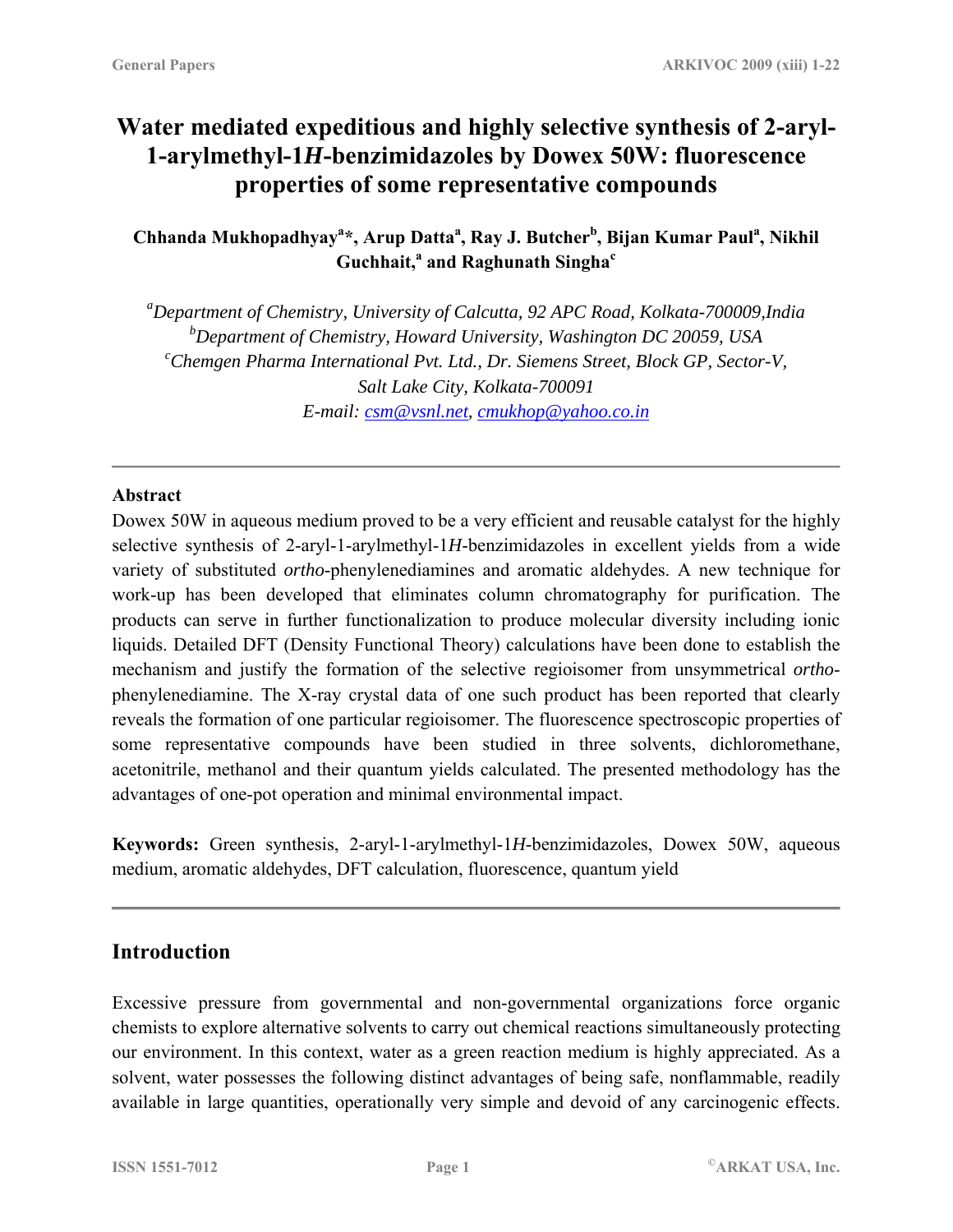Therefore, water mediated organic reactions for the preparation of biologically active molecules constitutes a major challenge for chemists involved in organic synthesis.

 $1H$ -2-Substituted benzimidazole nuclei have diverse applications in medicinal chemistry.<sup>1</sup> Due to their affinity towards enzymes and protein receptors, they have been appropriately classified as "privileged sub-structures" for drug design.<sup>2a</sup> They should also serve as good starting materials of a variety of ionic liquids.<sup>2b</sup> Thus, synthesis of such nuclei is always a great challenge to the organic chemist.

### **Results and Discussion**

In continuation of our efforts in exploring the synthetic applicability of Dowex 50W (a sulfonic acid cation exchange resin) in aqueous medium towards the synthesis of a wide range of heterocycles, 3 we carried out a study of reaction of 4-chlorobenzaldehyde (2 mmol) and *ortho*phenylene diamine (1 mmol) with Dowex 50W (acid form) (Scheme1,  $R^1=R^2=R^3=H$ ,  $R^4=4-C1$ C6H4). Different solvent mixtures with different mole ratios of the catalyst were employed and the results are depicted in Table 1. The best result was obtained with 10 mol% of Dowex 50W in purely aqueous medium at 70 ºC (entry 3, Table 1). In all the cases, the 2-(4-chlorophenyl)-1-(4 chlorophenylmethyl)-1*H*-benzimidazole **3k** was the sole product isolated and the 2-(4 chlorophenyl)-1*H*-benzimidazole **4k**  $(R^1=R^2=R^3=H, R^4=4-C1-C_6H_4)$  (Figure 1) was never obtained (not even a mixed ratio of the two). It should be also realized that, without Dowex 50W, the desired reaction did not take place at all (entry 1, Table 1).



(for various  $R^1, R^2, R^3$  and  $R^4$ , please refer to Table 3)

**Scheme 1.** Synthesis of 2-aryl-1-arylmethyl-1*H*-benzimidazoles with Dowex 50W (10 mol %) in aqueous medium.



**Figure 1**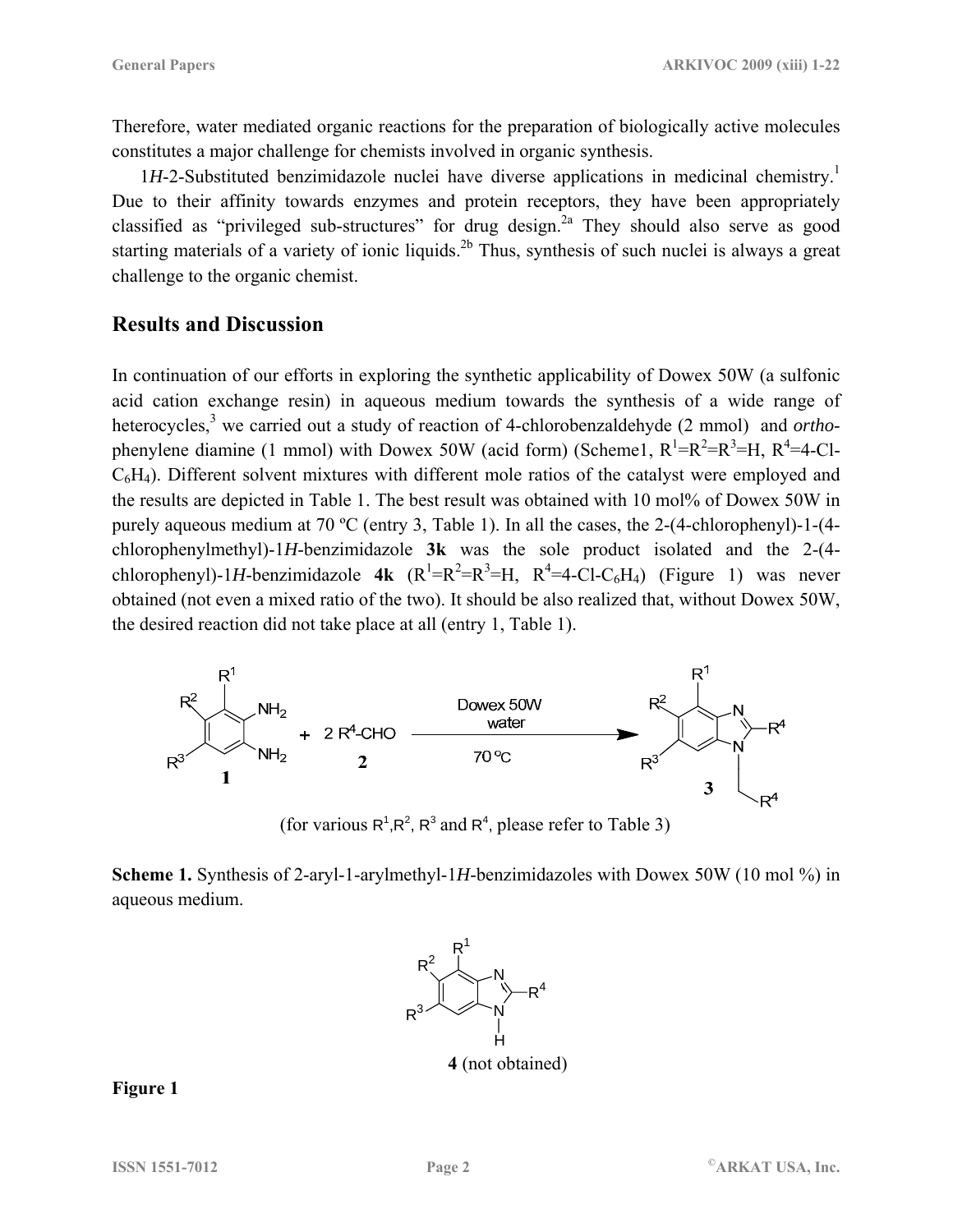| Entry          | solvent mixtures  | Dowex      | heating | yield $(\% )$     |
|----------------|-------------------|------------|---------|-------------------|
|                | (volume : volume) | 50W        | period  | (w.r.t. starting) |
|                | in $mL$ )         | $(mod \%)$ | (hours) | aldehyde)         |
| 1              | water $(5)$       | 0          | 20      | 0                 |
| $\overline{2}$ | water $(5)$       | 5          | 10      | 30                |
| 3              | water $(5)$       | 10         | 8       | 88                |
| $\overline{4}$ | water $(5)$       | 20         | 9       | 86                |
| 5              | water $(5)$       | 40         | 8       | 87                |
| 6              | water: MeOH       | 10         | 8       | 35                |
|                | $(2.5 + 2.5)$     |            |         |                   |
| 7              | water: EtOH       | 10         | 9       | 40                |
|                | $(2.5 + 2.5)$     |            |         |                   |
| 8              | water: THF        | 10         | 8       | 30                |
|                | $(2.5 + 2.5)$     |            |         |                   |
| 9              | water $(10)$      | 10         | 9       | 86                |

**Table 1.** Optimisation of the reaction condition for the synthesis of 2-(4-chlorophenyl)-1-(4 chlorophenylmethyl)-1*H*-benzimidazole **3k** with Dowex 50W in aqueous medium at 70 ºC

The structure of **3k** ( $R^1 = R^2 = R^3 = H$ ,  $R^4 = 4 - C1 - C_6H_4$ ) was confirmed by <sup>1</sup>H NMR, <sup>13</sup>C NMR and IR spectral analyses. The starting aldehyde : *ortho*-phenylenediamine mole ratio employed was (2:1) for the formation of **3k**. Thus, the initial mole ratios are very vital for this synthesis. With a equimolar mole ratio of the starting materials, **4k** was obtained as the sole product. <sup>3c</sup> In the spectra of  $3k$ , the  $-NCH_2$  protons being benzylic at the same time, appears at  $\delta$  5.40 in <sup>1</sup>H NMR and at  $\delta$  47.80 in <sup>13</sup>C NMR and were well established in <sup>13</sup>C- DEPT.-135 experiment. Table 2 below depicts the catalysts that were studied.

| Entry         | Catalyst (mol%)                            | Solvent $(5 \text{ mL})(\text{temperature }^{\circ}\text{C})$ | Yield (isolated) <sup>ref</sup> |
|---------------|--------------------------------------------|---------------------------------------------------------------|---------------------------------|
|               | Amberlyst-15 (10)                          | water $(70)$                                                  | 40                              |
| 2             | Silica-H <sub>2</sub> SO <sub>4</sub> (30) | water $(35)$                                                  | 50 <sup>4</sup>                 |
| 3             | Dowex 50 $(10)$                            | water $(70)$                                                  | 88                              |
| 4             | L-proline $(10)$                           | chloroform (35)                                               | 70 <sup>5</sup>                 |
|               | PSSA(10)                                   | water $(80)$                                                  | 36                              |
| $\mathfrak b$ | Silica-HClO <sub>4</sub> $(10)$            | water $(80)$                                                  | 45                              |

**Table 2.** Choice of catalyst for 2-(4-chlorophenyl)-1-(4-chlorophenylmethyl)-1*H*-benzimidazole **3k** formation

Since Dowex 50W in water gave the optimum result (Table 1, entry 3 and Table 2, entry 3), our subsequent idea was to react a number of aromatic, heterocyclic and aliphatic aldehydes with a variety of substituted or un-substituted *ortho*-phenylenediamines under the same reaction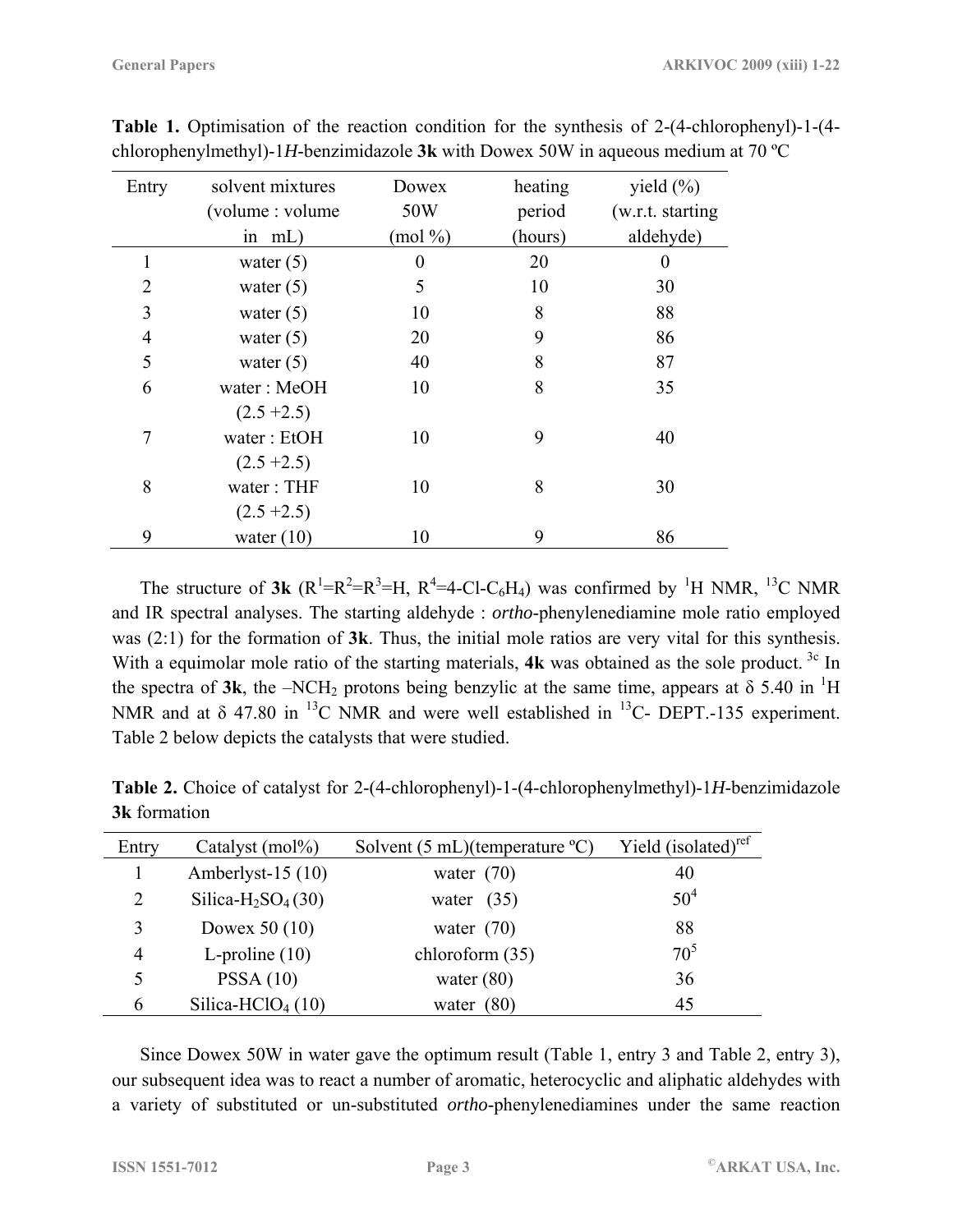conditions (Scheme 1). The results are all depicted in Table 3. Although other catalysts have been employed for the synthesis of this system, <sup>4-7</sup> but using Dowex 50W, shows the reaction to be very clean and selective without the formation of N-unsubstituted benzimidazoles.

|                |                           | starting ortho-    |           |                           | starting                             | heating        | yield      | Refe           |
|----------------|---------------------------|--------------------|-----------|---------------------------|--------------------------------------|----------------|------------|----------------|
|                |                           | phenylenediamine 1 |           |                           | aldehyde 2<br>period                 |                | $(\%)$     | rences         |
| Entry          |                           |                    |           |                           | $R^4 = R^5 - C_6H_4$                 | (hours)        | (isolated) |                |
|                | R <sup>1</sup>            | $R^2$              | $R^3$     |                           | $(\text{aryl})$                      |                |            |                |
|                |                           |                    |           |                           | $R^5$                                |                |            |                |
| $\mathbf{1}$   | H                         | H                  | H         | $\mathbf a$               | H                                    | $8\,$          | 83         | $\overline{4}$ |
| $\overline{2}$ | H                         | H                  | H         | $\mathbf b$               | 4-OMe                                | 11             | 79         | $\overline{4}$ |
| 3              | H                         | H                  | H         | $\mathbf c$               | $3-Br$<br>9                          |                | 76         | 5              |
| $\overline{4}$ | H                         | H                  | H         | $\mathbf d$               | $4-OH$                               | 9              | 84         | 6              |
| 5              | H                         | H                  | H         | e                         | 2-OMe                                | 8              | 86         | $\overline{4}$ |
| 6              | H                         | H                  | H         | $\mathbf f$               | 3-OMe-4-OH                           | 12             | 78         | $\tau$         |
| $\tau$         | H                         | H                  | H         | g                         | $3-OH$                               | 10             | 85         | $\,8\,$        |
| 8              | H                         | H                  | H         | $\mathbf h$               | $2-C1$                               | $\,$ 8 $\,$    | 90         | 9              |
| 9              | H                         | H                  | H         | $\mathbf{i}$              | 4-NMe <sub>2</sub>                   | 9              | 91         | 5, 10          |
| 10             | H                         | H                  | H         | j                         | $4-Br$                               | 10             | 87         | 9              |
| 11             | H                         | H                  | H         | $\bf k$                   | $4-C1$                               | 8              | 88         | 5              |
| 12             | H                         | H                  | H         | $\mathbf{l}$              | $2-NO2$                              | 15             | 77         | 9              |
| 13             | H                         | H                  | H         | m                         | $4-NO2$                              | 14             | 78         | 5              |
| 14             | $\boldsymbol{\mathrm{H}}$ | H                  | H         | $\mathbf n$               | $R^5$ -C <sub>6</sub> H <sub>4</sub> | $\overline{4}$ | 92         | 5              |
|                |                           |                    |           |                           | $=$ 2-furyl                          |                |            |                |
| 15             | H                         | H                  | H         | $\bf{0}$                  | $4$ -CN                              | 12             | 83         |                |
| 16             | Me                        | H                  | H         | $\mathbf{p}$              | $4-Br$                               | 15             | 86         |                |
| 17             | H                         | Me                 | Me        | $\mathbf{q}$              | $R^5$ -C <sub>6</sub> H <sub>4</sub> | $\overline{4}$ | 92         |                |
|                |                           |                    |           |                           | $=2$ -furyl                          |                |            |                |
| 18             | Me                        | H                  | H         | r                         | $2-C1$                               | $8\,$          | 93         |                |
| 19             | $\boldsymbol{\mathrm{H}}$ | Cl                 | Cl        | ${\bf S}$                 | $R^5$ -C <sub>6</sub> H <sub>4</sub> | $\overline{4}$ | 80         |                |
|                |                           |                    |           |                           | $=2$ -furyl                          |                |            |                |
| 20             | H                         | H                  | H         | $\mathbf t$               | $3.4-(2\times OMe)$                  | 10             | 4          |                |
| 21             | H                         | $H_{\rm}$          | H         | $\mathbf u$               | $2.5-(2\times OMe)$                  | 10             | 77         |                |
| 22             | Me                        | $H_{\rm}$          | $H_{\rm}$ | $\mathbf{V}$              | $R^5$ -C <sub>6</sub> H <sub>4</sub> | 04             | 92         |                |
|                |                           |                    |           |                           | $=2$ -furyl                          |                |            |                |
| 23             | Me                        | $H_{\rm}$          | H         | $\mathbf{W}$              | $3-OH$                               | 10             | 87         |                |
| 24             | Me                        | $H_{\rm}$          | $H_{\rm}$ | $\boldsymbol{\mathrm{X}}$ | $2.5-(2\times OMe)$                  | 16             | $75\,$     |                |

**Table 3.** Dowex 50W catalysed reactions of aldehydes with *ortho* –phenylenediamines in water at 70 ºC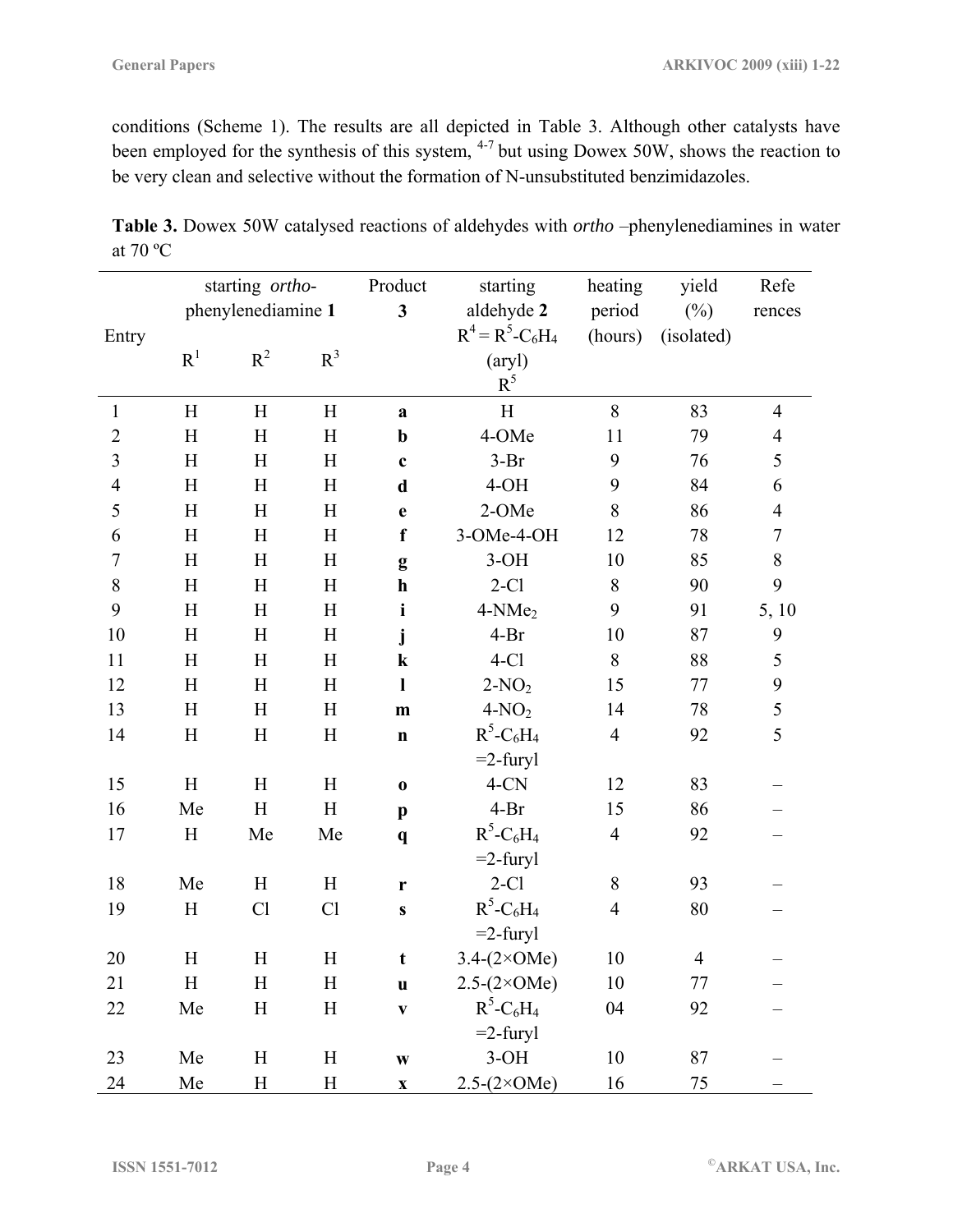|       |                | starting ortho-    |           |                       | starting             | heating | yield      | Refe   |
|-------|----------------|--------------------|-----------|-----------------------|----------------------|---------|------------|--------|
|       |                | phenylenediamine 1 |           |                       | aldehyde 2           | period  | $(\%)$     | rences |
| Entry |                |                    |           |                       | $R^4 = R^5 - C_6H_4$ | (hours) | (isolated) |        |
|       | R <sup>1</sup> | $R^2$              | $R^3$     |                       | (aryl)               |         |            |        |
|       |                |                    |           |                       | $R^5$                |         |            |        |
| 25    | H              | Cl                 | Cl        | ${\bf y}$             | 4-OMe                | 08      | 83         |        |
| 26    | H              | Me                 | Me        | z                     | 4-OMe                | 08      | 84         |        |
| 27    | H              | Me                 | Me        | $\mathbf{a}^{\prime}$ | $3-NO2$              | 12      | 82         |        |
| 28    | H              | Me                 | Me        | $b$                   | $3,4-(2\times OMe)$  | 09      | 88         |        |
| 29    | H              | Me                 | Me        | $\mathbf{c}^{\prime}$ | $2.5-(2\times OMe)$  | 09      | 79         |        |
| 30    | H              | Me                 | Me        | d'                    | $3-Br$               | 07      | 83         |        |
| 31    | H              | Me                 | Me        | e'                    | $4-Br$               | 08      | 74         |        |
| 32    | H              | Me                 | Me        | f'                    | $2-C1$               | 07      | 77         |        |
| 33    | H              | C <sub>1</sub>     | Cl        | g'                    | $4-Br$               | 09      | 75         |        |
| 34    | H              | Cl                 | Cl        | h'                    | $2.5-(2\times OMe)$  | 09      | 81         |        |
| 35    | H              | Cl                 | Cl        | i'                    | $4-C1$               | 05      | 77         |        |
| 36    | H              | Cl                 | <b>Cl</b> | j'                    | $2-C1$               | 06      | 82         |        |
| 37    | H              | Cl                 | Cl        | $\mathbf{k}'$         | $3-Br$               | 08      | 73         |        |
| 38    | Me             | H                  | H         | ľ                     | $3-Br$               | 09      | 85         |        |
| 39    | H              | Cl                 | Cl        | m'                    | $3,4-(2\times OMe)$  | 09      | 79         |        |
| 40    | Me             | H                  | Η         | $\mathbf{n}'$         | $3,4-(2\times OMe)$  | 10      | 80         |        |
| 41    | H              | H                  | $H_{\rm}$ | $\mathbf{o'}$         | $R^4$ =ethyl         | 10      | trace      | 11     |
| 42    | H              | H                  | H         | $\mathbf{p'}$         | $R^4$ =n-propyl      | 11      | trace      | 11     |

**Table 3.** Continued

On careful analysis of Table 3 we can say that our methodology is quite a general one being applicable to reactions with substitutions in the diamine (with H, Me, Cl) and wide variations in the aldehyde parts. Almost all the products are obtained in excellent yields except those from aliphatic aldehydes where the yield being too low, the final compound could not be isolated in pure form. This is perhaps due to aldolisation of the aliphatic aldehyde in addition to the absence of the conjugation of the aromatic ring in the product. The reaction could be easily scaled up to 50 mmol (done for entry 11, Table 3), with the same yield of the product.

A methodology has been developed that does not envisage the need for column chromatography for purification of the product. Water (5 mL) is used for the reaction. Ethanol (5 mL) is added to it; the total liquid filtered to remove Dowex 50W, and this 10 mL aqueous ethanol is kept overnight in the refrigerator to obtain almost pure crystals of 1*H*-arylmethyl-2 aryl-benzimidazoles. The crystals were filtered, dried and recrystallized from aqueous ethanol to obtain the final compounds. The Dowex 50W was washed with acetone to remove any adhering organic compound, air dried and finally, vacuum dried to be used again. In this fashion, Dowex 50W could be recycled at least 6 times without substantial activity loss.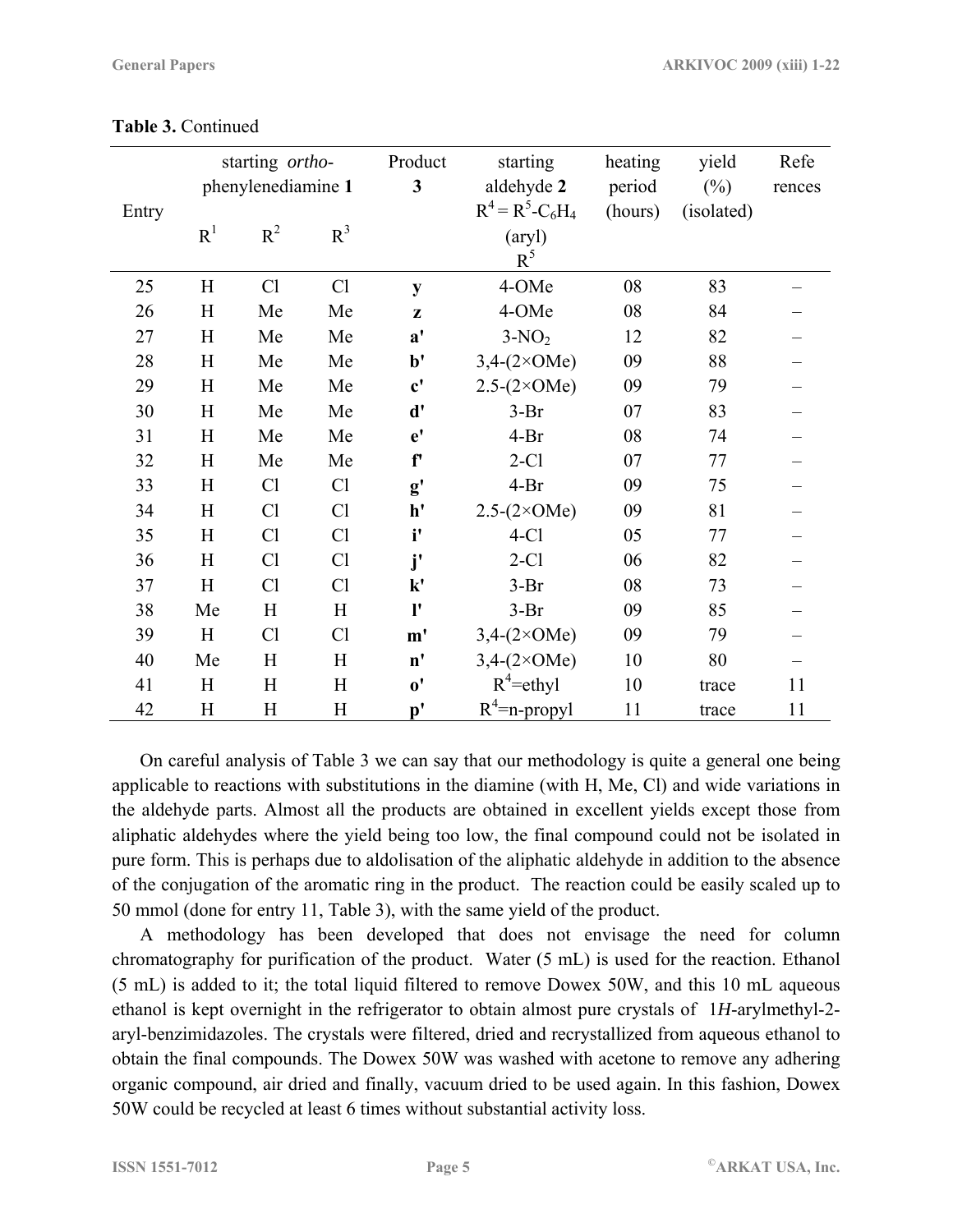The probable mechanism of the formation of **3** is depicted below (Figure 2) (for entry 18, Table 3). The initial formation of dibenzylidene-*ortho*-phenylenediamine takes place followed by its ring closure. Finally, aromatization takes place via deprotonation and reprotonation processes.



**Figure 2.** Mechanism of the formation of 2-(2-chlorophenyl)-1-(2-chlorophenylmethyl)-1*H*benzimidazole.

For entry 18, Table 3, with *ortho*-chlorobenzaldehyde and 2, 3-diaminotoluene, formation of either or both regioisomers **3r** and **5r** (Figure 2) are possible. Very little work has been actually done with unsymmetrical *ortho*-phenylenediamines. No work has been done earlier on the mechanistic studies with unsymmetrical *ortho*-phenylenediamines. At the first sight, steric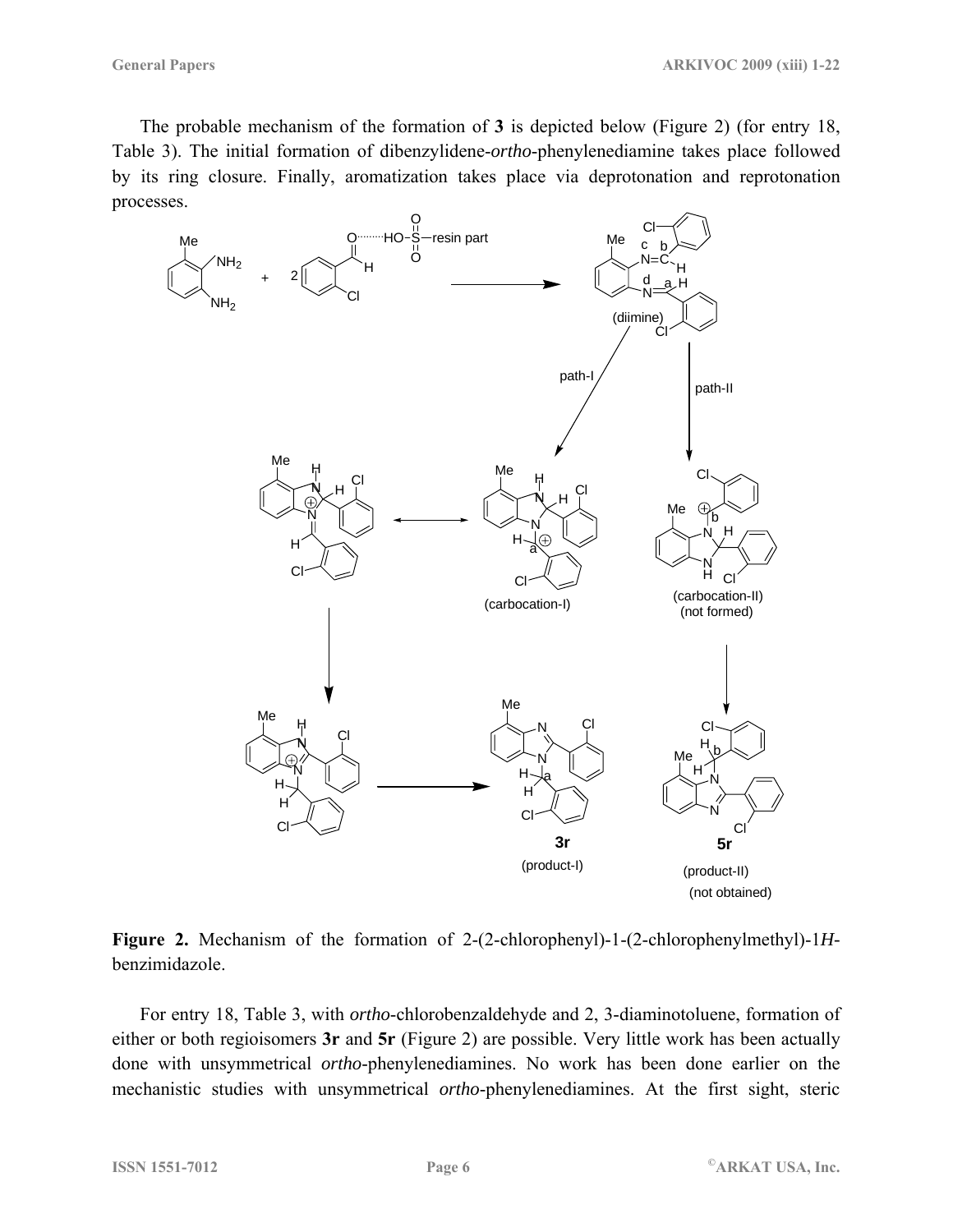interactions between the  $CH_3$  and the  $-NCH_2$  groups probably eliminate its formation (single isomer in TLC). The formation of **3r** has been confirmed after assignments of all protons and carbons by the 2D-NMR data (500 MHz)  $(^1H^{-1}H$  homonuclear and  $^1H^{-13}C$  heteronuclear). Absence of any long range interactions between the  $CH_3$  and the  $-NCH_2$  protons in 2D-NMR data eliminate the formation of **5r**. Finally, the formation of **3r** has been confirmed by an X-ray crystallography (CCDC 695543) of its single crystal. The ortep plot of the single crystal of **3r** is shown here in Figure 3.



**Figure 3.** Ortep plot of the single crystal of **3r** showing the crystallographic numbering.

The unit cell of **3r** showing all the weak interactions are shown here in Figure 4.



**Figure 4.** Unit cell of **3r** showing all the weak interactions. **Quantum chemical calculation**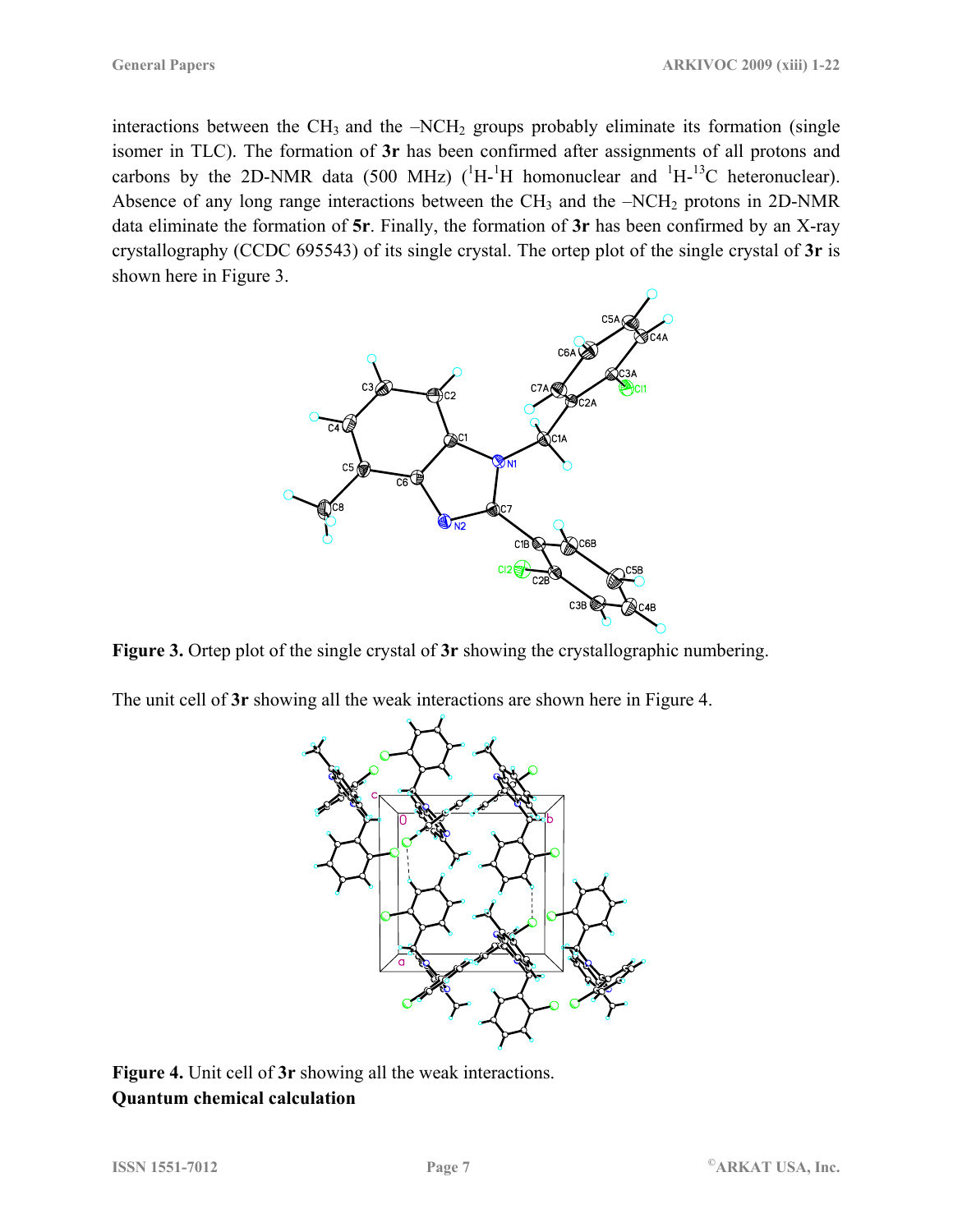The same result of obtaining **3r** (and not **5r**) as the particular regioisomer from the reaction of 2, 3-diaminotoluene and 2-chlorobenzaldehyde has also been obtained by quantum chemical calculations. Structural calculation for one of the products **3r** and some of the intermediates for the production **3r** has been done at the DFT level with B3LYP functional and 6-31g basis set using Gaussian 03 software. <sup>12</sup> Natural bond orbital (NBO) analysis  $^{13, 14}$  for the optimized structure of the intermediate diimine has been done to see the orbital occupancy of individual atomic orbital and the natural charge at each atom. It is found that during the course of reaction, in the first step, two amino groups simultaneously involve to form diimine. As per the calculated results the two double bonds site of the diimine is found to be structurally in the trans configuration. The Mullikan population analysis shows that the positive charge at the non-methyl side imine-carbon center (marked a in the diimine, Figure 2) (0.032593) is more positive other imine-carbon atom (marked b in the diimine, Figure 2) (0.007458). The natural population analysis from NBO for the lowest energy structure of the Schiff base shows that the iminecarbon atom (0.08840) at the non-methyl side (marked a in the carbocation I, Figure 2) has more positive natural charge than the other imine-carbon atom (marked b in the carbocation II, Figure 2) (0.04413), i.e. that non-methyl-imine-carbon favours relatively more positive character than the other carbon atom. On the other hand, the electron occupancy on the  $\pi$ -oribital (1.89237) is more at the non-methyl side double bond (1.89175). This may indicate that cation formation in the next step may favour through path I than path II. In the second step of the reaction there are two possibilities for the cyclization to form cation. Calculation at the same level shows that the stability of the carbocation at the non-methyl substituted (marked a) is more than the other side (marked b) ( $\Delta E$ =3554 cm<sup>-1</sup>). Such a large stability for carbocation also suggests the formation of cation through path I than through path II. In the next step between the two possible products obtained by two possible paths, the product **3r** is more stable than the counter part **5r** by 1493cm-<sup>1</sup>. So, the between the two possible paths, in each step calculation shows that path I is more favourable than path II. Hence, the product obtained should be **3r** and not the other regioisomer **5r**. All these results are summarized below in the following Figure 5.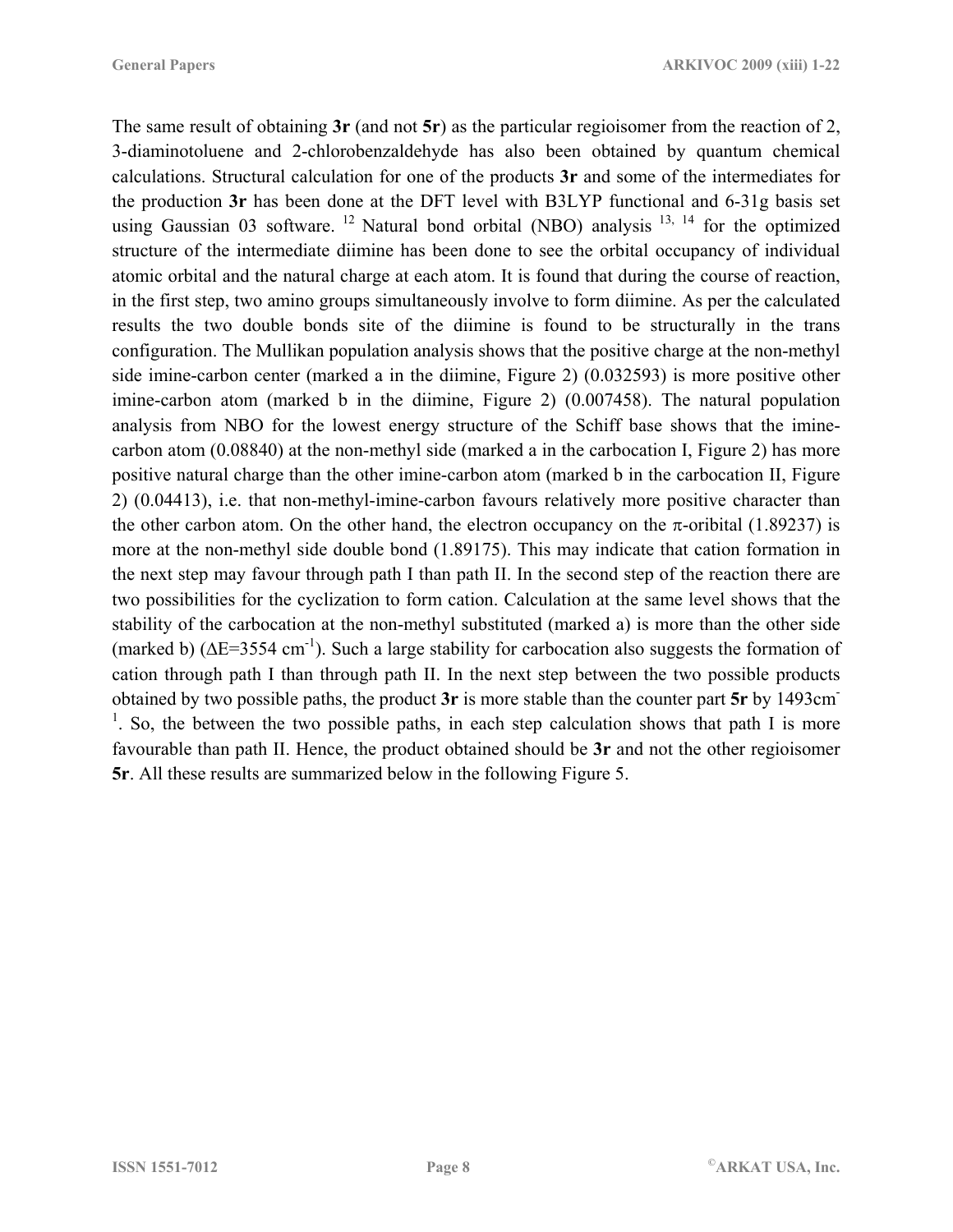

**Figure 5.** Schematic representation of the two possible pathways (I and II) leading to the formation of two possible products **3r** and **5r**.

#### **Spectral properties**

#### **A. Absorption spectra**

The absorption spectra (Hitachi UV-Vis, Model U-3501) of some of the synthesized 2-aryl-1 arylmethyl-1*H*-benzimidazoles (entries 1-14, Table 4) were taken in non-polar dichloromethane, polar aprotic acetonitrile and polar protic methanol solvents at room temperature and the concentration of the solute were maintained within the range  $10^{-5}$ -10<sup>-6</sup> M. All absorption band maxima are presented in Table 3 and spectra for **3p**, **3r**, **3w**, **3n'** are shown in Figure 6 in acetonitrile. In all cases, the synthesized 2-aryl-1-arylmethyl-1*H*-benzimidazole systems have two types of chromophore- one the substituted imidazole ring system and another the substituted benzene ring. The spectral pattern and the band maxima clearly indicate that the observed absorption band corresponds to the imidazole ring. The benzene aromatic ring absorption is found to ~270nm. Therefore, the observed absorption band maxima corresponds to the HOMO-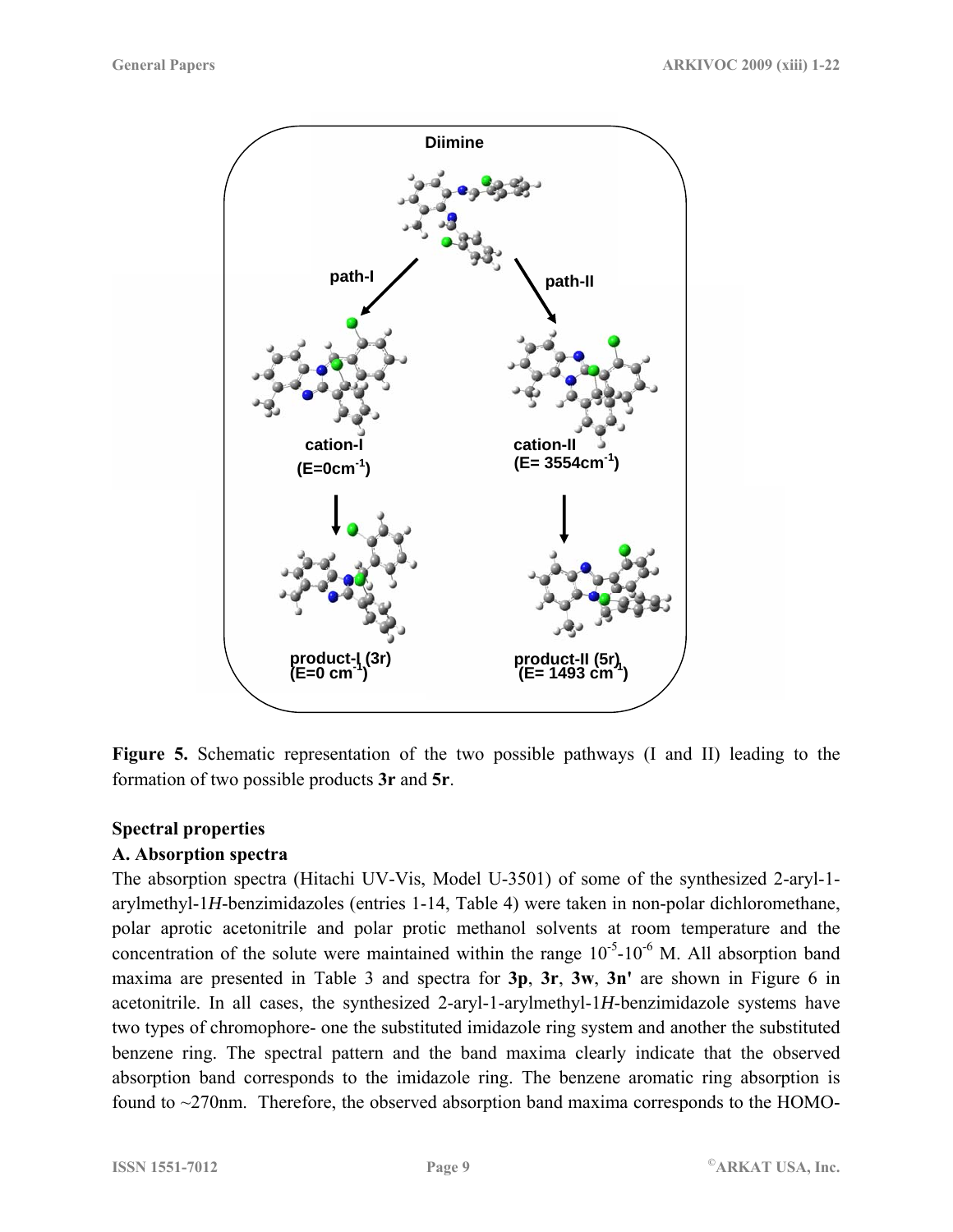LUMO transition at the imidazole ring, i.e.  $S_0$  state to  $S_1$  state transition. High absorbance values indicate that these transitions arise from  $\pi \rightarrow \pi^*$  transition of the imidazole ring. It is found that the absorption band maxima are slightly solvent dependent indicating less polar character of these molecules in the ground state. In protic solvent the band shows a blue shift due to intermolecular hydrogen bond between solvent methanol and the solute with several possible hydrogen bond making centers.

#### **B. Emission spectra**

Usually imidazole compounds are highly fluorescent after excitation to the locally excited state and some of the imidazole derivatives show interesting photo-induced properties such as isomerisation reaction in the excited state. Therefore, we have tried to measure emission and excitation spectra of these molecules in all the three solvents after excitation of the absorption band maxima. As shown in Figure 7, the excitation of each molecule at their corresponding absorption band of each substituted imidazole shows single emission band (Perkin Elmer: Model LS-50B fluorimeter) in the wavelength range  $\sim$ 360nm to  $\sim$ 420nm which was assigned to emission from their locally excited state. The emission band maxima and the corresponding fluorescence quantum yields are shown in Table 4. In general, in the emission spectra, the emission bands are found to be similar in dichloromethane and acetonitrile solvents. This indicates that stabilization of the ground and excited state is not modified with polarity of the solvents. On the other hand, in methanol, the emission band shifts to the blue due to intramolecular hydrogen bond interaction between solvent and solute. As the absorption band shifts to the blue, the emission band also shifts to the blue and this blue shifted emission is nothing but the local emission from the hydrogen bonded clusters. We have measured fluorescence quantum yield of these compounds by secondary method using ß-naphthol as reference ( $\phi_{ref}$  =0.23 in methyl cyclohexane). As shown in Table 4, the fluorescence quantum yield of these studied systems is very high in polar aprotic solvent and very poor in hydrogen bonding solvent methanol. Weak intermolecular hydrogen bonding interaction usually triggered non-radiative channels and hence fluorescence quantum yield is very low in methanol solvent.<sup>[15]</sup>

 Another interesting feature is that halo-substituted molecules have less fluorescence quantum yield than that of methoxy substituted compounds. This could be due to quenching of fluorescence with halogen atoms as the substitution. High quantum yield of these molecules and sensitivity of the emission band on polarity and hydrogen bonding ability could be useful to be a good fluorescence sensor.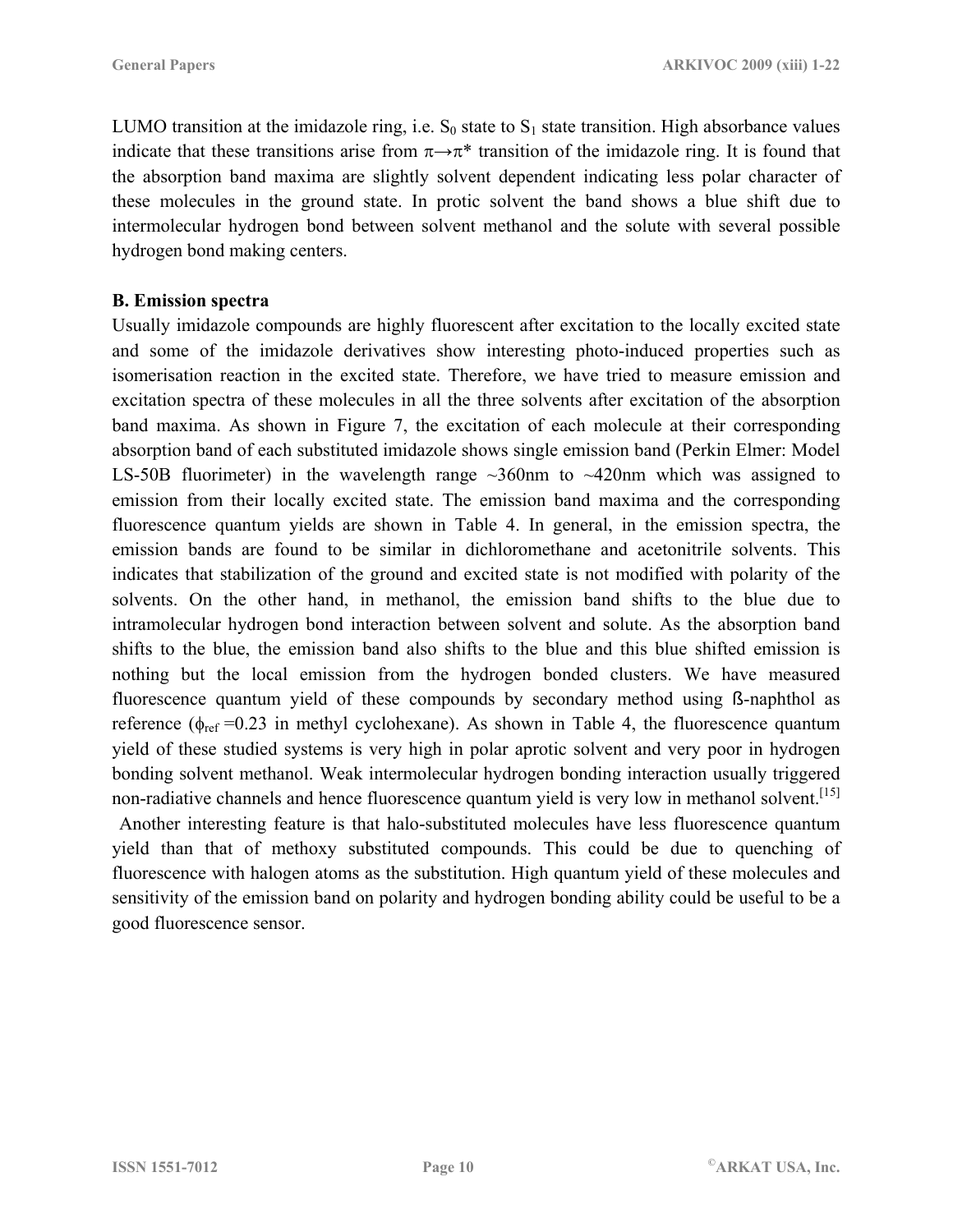| Entry          | Products | Solvents           | $\lambda_{\text{abs}}$ (nm) | $\lambda_{em}$ (nm) | Quantum Yield $(\phi_f)$          |
|----------------|----------|--------------------|-----------------------------|---------------------|-----------------------------------|
| $\mathbf{1}$   | 3p       | $CH_2Cl_2$         | 293                         | 382                 | $6.9 \times 10^{-2}$              |
|                |          | CH <sub>3</sub> CN | 291                         | 361                 | $6.7 \times 10^{-1}$              |
|                |          | CH <sub>3</sub> OH | 275                         |                     |                                   |
| $\overline{2}$ | 3r       | $CH_2Cl_2$         | 277                         | 405                 | $0.98\ge 10^{-2}$                 |
|                |          | CH <sub>3</sub> CN | 267                         | 406                 | $4.5 \times 10^{-1}$              |
|                |          | CH <sub>3</sub> OH | 272                         |                     |                                   |
| 3              | 3w       | $CH_2Cl_2$         | 294                         | 390                 | $8.5 \times 10^{-2}$              |
|                |          | CH <sub>3</sub> CN | 283                         | 368                 | $6.1 \times 10^{-1}$              |
|                |          | CH <sub>3</sub> OH | 282                         | 363                 | $1.3 \times 10^{-2}$              |
| 4              | 3n'      | $CH_2Cl_2$         | 286                         | 422                 | $1.6 \times 10^{-2}$              |
|                |          | CH <sub>3</sub> CN | 275                         | 373                 | $3.3 \times 10^{-1}$              |
|                |          | CH <sub>3</sub> OH | 271                         | 377                 | $2.6 \times 10^{-2}$              |
| 5              | 3f'      | $CH_2Cl_2$         | 284                         | 375                 | $0.2 \times 10^{-2}$              |
|                |          | CH <sub>3</sub> CN | 290                         | 373                 | $4.5 \times 10^{-1}$              |
|                |          | CH <sub>3</sub> OH | 284                         |                     |                                   |
| 6              | 3c'      | $CH_2Cl_2$         | 295                         | 376                 | $4.4 \times 10^{-2}$              |
|                |          | CH <sub>3</sub> CN | 296                         | 375                 | $4.7 \times 10^{-1}$              |
|                |          | CH <sub>3</sub> OH | 272                         | 373                 | $0.4 \times 10^{-3}$              |
| 7              | 3d'      | $CH_2Cl_2$         | 296                         | 373                 | $1.9 \times 10^{-2}$              |
|                |          | CH <sub>3</sub> CN | 301                         | 373                 | $5.7 \times 10^{-1}$              |
|                |          | CH <sub>3</sub> OH | 288                         | 373                 | $0.7 \times 10^{-2}$              |
| 8              | 3a'      | $CH_2Cl_2$         | 258                         | 375                 | $0.1\ge 10^{-2}$                  |
|                |          | CH <sub>3</sub> CN | 269                         |                     |                                   |
|                |          | CH <sub>3</sub> OH | 271                         |                     |                                   |
| 9              | 3j'      | $CH_2Cl_2$         | 301                         | 364                 | $0.8\ \mathrm{x}\ 10^{\text{-}1}$ |
|                |          | CH <sub>3</sub> CN | 295                         | 358                 | $6.0 \times 10^{-2}$              |
|                |          | CH <sub>3</sub> OH | 270                         |                     |                                   |
| 10             | 3y       | $CH_2Cl_2$         | 302                         | 377                 | $1.9 \times 10^{-2}$              |
|                |          | CH <sub>3</sub> CN | 315                         | 344,358             | $2.9 \times 10^{-1}$              |
|                |          | CH <sub>3</sub> OH | 272                         | 343,360             | $1.8 \times 10^{-2}$              |
| 11             | 3g'      | $CH_2Cl_2$         | 310                         | 370                 | $0.2 \ge 10^{-2}$                 |
|                |          | CH <sub>3</sub> CN | 274                         | 360                 | $3.6 \times 10^{-1}$              |
|                |          | CH <sub>3</sub> OH | 275                         | 343, 358            | $0.2 \times 10^{-2}$              |
| 12             | 3i'      | $CH_2Cl_2$         | 311                         | 363                 | $0.5\ge 10^{-2}$                  |
|                |          | CH <sub>3</sub> CN | 303                         | 360                 | $9.5 \times 10^{-1}$              |
|                |          | CH <sub>3</sub> OH | 305                         | 343, 365            | $7.4 \times 10^{-2}$              |

**Table 4.** Spectroscopic properties of some of compounds obtained from steady state absorption and emission spectral data at room temperature in the condensed phase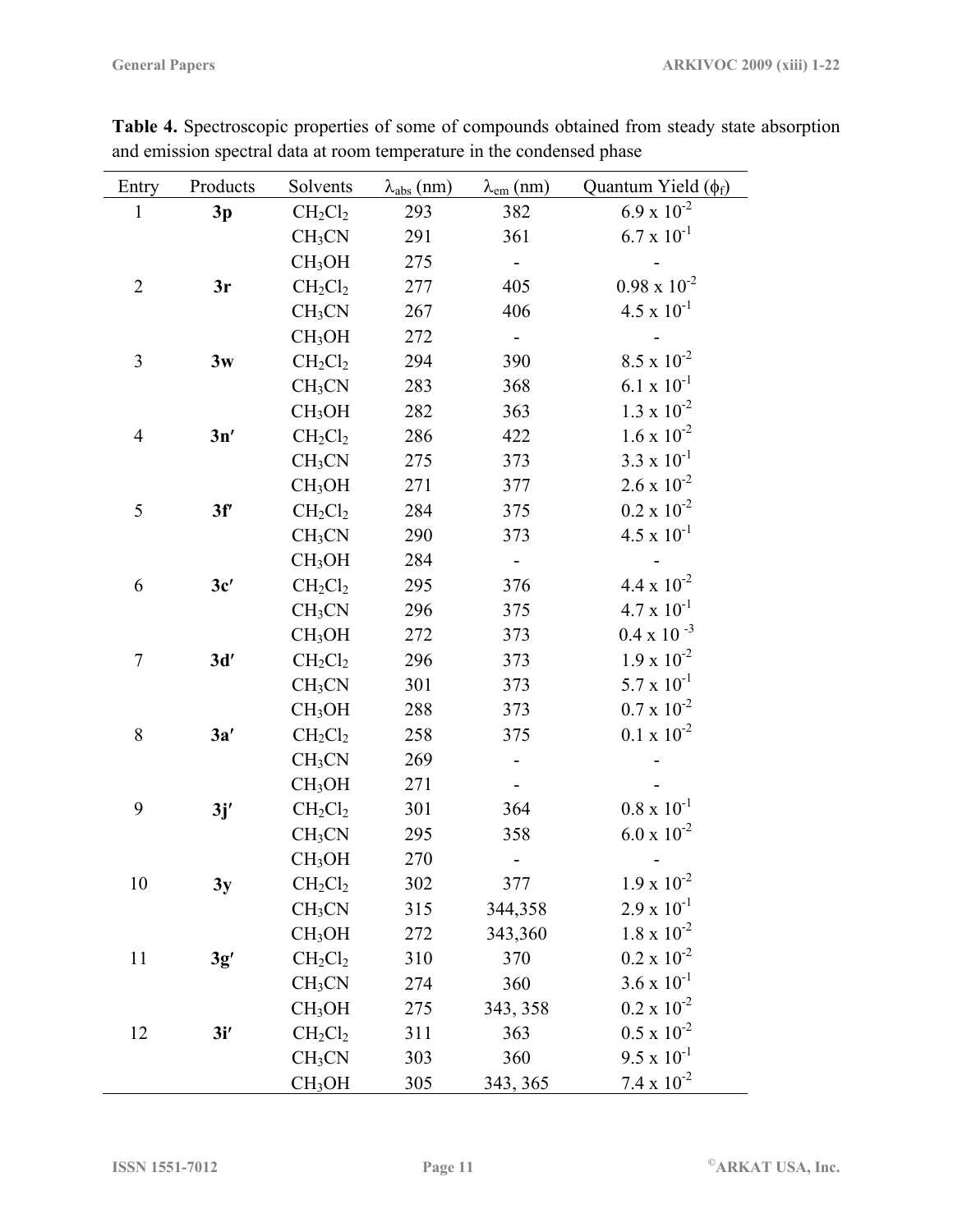**Table 4.** Continued

| Entry | <b>Products</b> | Solvents           | $\lambda$ abs (nm) | $\lambda$ em (nm) | Quantum Yield $(\phi f)$ |
|-------|-----------------|--------------------|--------------------|-------------------|--------------------------|
| 13    | 3 <sub>u</sub>  | $CH_2Cl_2$         | 303                | 375               | 6.1 x $10^{-2}$          |
|       |                 | CH <sub>3</sub> CN | 285                | 373               | $8.8 \times 10^{-1}$     |
|       |                 | CH <sub>3</sub> OH | 271                | 378               | $2.7 \times 10^{-2}$     |
| 14    | 3 <sub>0</sub>  | $CH_2Cl_2$         | 276                | 385               | $1.5 \times 10^{-1}$     |
|       |                 | CH <sub>3</sub> CN | 298                | 390               | $6.4 \times 10^{-1}$     |
|       |                 | CH <sub>3</sub> OH | 300                | 390               | $6.5 \times 10^{-2}$     |



**Figure 6.** Absorption spectra of compounds **3p**, **3r**, **3w** and **3n'** in acetonitrile solvent at room temperature.



**Figure 7.** Emission spectra of compounds **3p (1)**, **3r (2)**, **3w (3)** and **3n'(4)** in acetonitrile solvent at room temperature when excited at the band maxima of the absorption band. **Inset:** Emission spectra of **3p(1)**, **3r(2)**, **3w(3)** and **3n′(4)** in dichloromethane solvent.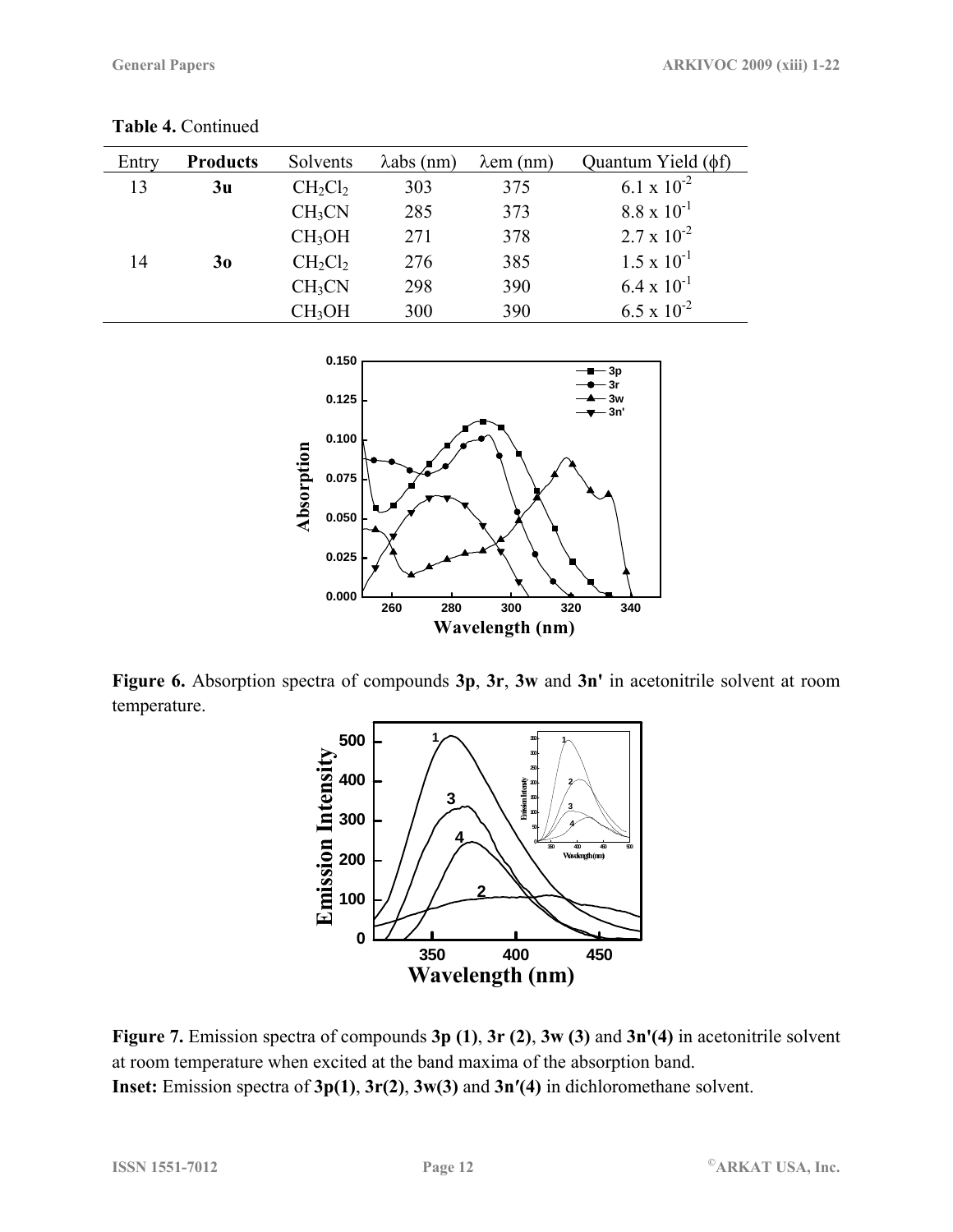# **Conclusions**

In conclusion, we have developed a new and highly efficient green methodology for the synthesis of a wide variety of 2-aryl-1-arylmethyl-1*H*-benzimidazoles using Dowex 50 W in water. All these products can serve in further functionalization to produce molecular diversity. The main advantages of our process compared with the earlier published methods  $4,5$  include: (i) use of water as the solvent and therefore protecting our environment (ii) absolutely new technique for purification of the products by easy crystallization and simple filtration without requiring column chromatography (iii) formation of a single regioisomeric product for unsymmetrical *ortho*-phenylenediamines (iv) elimination of the formation of benzimidazoles **4** (v) use of Dowex 50W as a heterogeneous and reusable catalyst (vi) wide applicability to a variety of substrates particularly starting with 4,5-dimethyl and 4,5-dichloroorthophenylenediamine whose references are very rare in the literature. We therefore hope that this methodology would be beneficial to both academia and industry. A detailed DFT calculation study has been done to establish both the mechanism and also the formation of one particular regioisomer from an unsymmetrical *ortho*-phenylenediamine. Fluorescence studies of some selected products have been done in three solvents, non-polar, polar aprotic, polar protic and their quantum yields calculated.

# **Experimental Section**

**General.** Ethanol was distilled before use. All the chemicals were purchased from Aldrich Chemical Company and Spectrochem, Pvt. Ltd. (Mumbai, India). Silica Gel G with binder from Spectrochem, Pvt. Ltd. Mumbai, India was used for thin layer chromatography. Dowex 50W was purchased from Loba Chemie, India and was used in the acid form. <sup>1</sup>H and <sup>13</sup>C NMR spectra were obtained on Bruker 300 MHz instrument at 300 and 75 MHz respectively. The 2D NMR spectra were recorded on a Bruker 500MHz Ultra Shield NMR instrument. CDCl<sub>3</sub> was purchased from Aldrich Chemical Company and UV-grade  $CH_2Cl_2$ ,  $CH_3CN$  and MeOH from Spectrochem, India. Melting points were determined on an electrical melting point apparatus with an open capillary and are uncorrected. IR spectra were recorded on a Perkin Elmer Spectrophotometer RX / FT- IR system. Mass spectra of the compounds were recorded on a Waters LC-MS-MS (quattro micro mass) instrument.

#### **General procedure for the synthesis of 2-aryl-1-arylmethyl-1***H***-benzimidazoles**

To a suspension of Dowex 50W (acid form) (10 mol %) in water (5 mL) were added successively *ortho*-phenylenediamines **1** (1mmol) and aldehydes **2** (2 mmol). The heterogeneous reaction mixture was then heated at 70 °C with stirring for the time specified in Table 3. After the reaction was complete (indicated by the absence of starting materials in TLC), the reaction mixture was cooled, 5 mL ethanol added to it and the total liquid was filtered to remove Dowex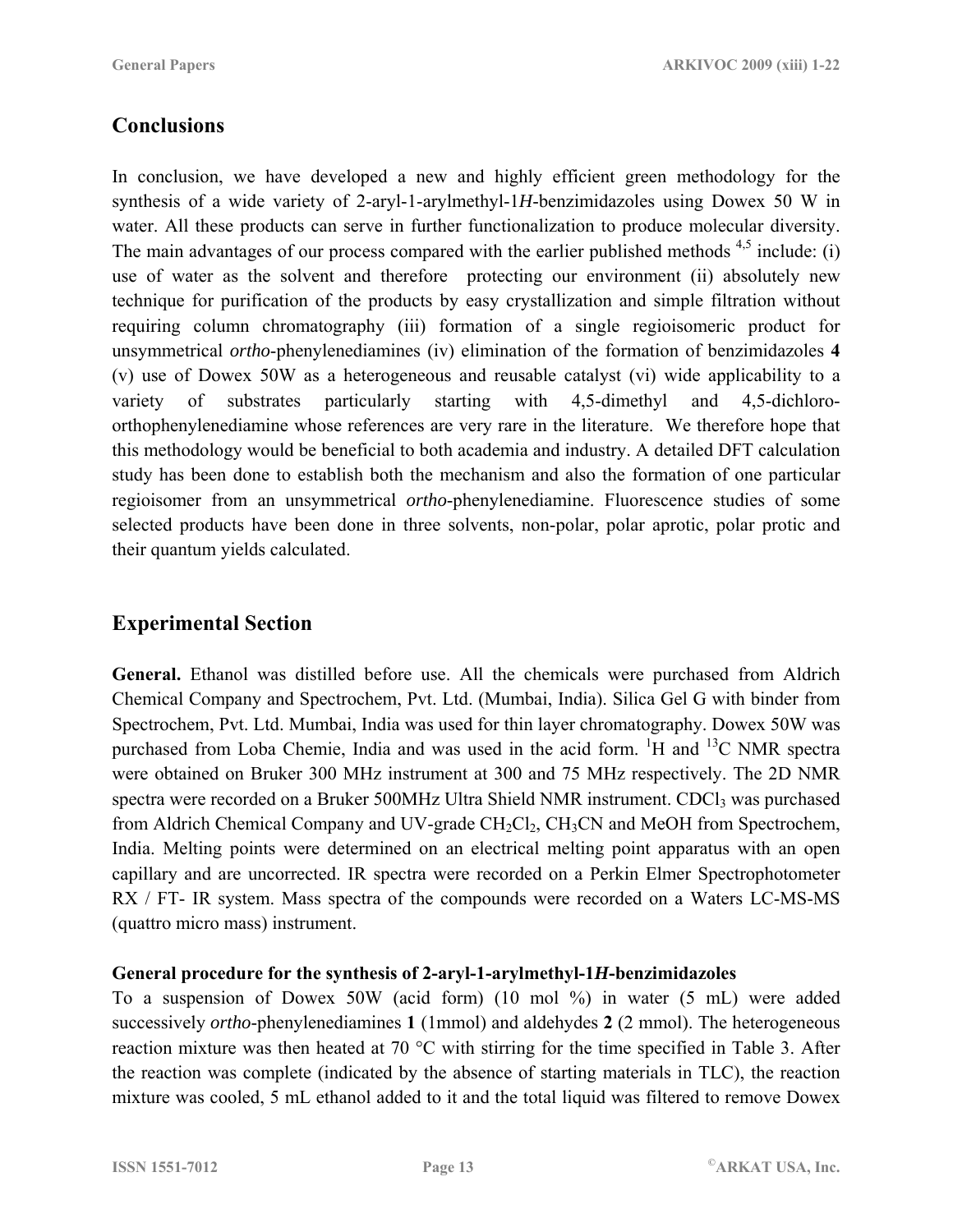50W. This 10 mL aqueous ethanol was kept in the refrigerator (4 °C) overnight to obtain almost pure crystals of 2-aryl-1-arylmethyl-1*H*-benzimidazoles which were recrystallized again from aqueous ethanol to obtain the pure crystals that were characterized by spectral studies. The IR, <sup>1</sup>H NMR, <sup>13</sup>C NMR and mass spectral data of all the previously unknown compounds (twenty six in number) are given below:

**2-(4-Cyanophenyl)-1(4'-cyanophenylmethyl)-1***H***-benzimidazole (entry15, Table 3).** m.p.: 216-218 °C (aqueous EtOH); UV  $[\lambda_{\text{max}} (MeOH)] = 300.0 \text{ nm}$  (log  $\varepsilon = 4.47$ );

IR (KBr): 3424, 2368, 2227, 1608, 1458, 1409, 848 and 759 cm<sup>-1</sup>;<sup>1</sup>H NMR (300 MHz, CDCl<sub>3</sub>) δ: 7.91 (d, J=7.5 Hz, 1H, imidazolyl C<sub>4</sub>-H), 7.76 (s, 4H, C<sub>2</sub>-, C<sub>3</sub>-, C<sub>5</sub>- and C<sub>6</sub>-H), 7.67 (d, J=8.4 Hz, 2H, C<sub>3</sub><sup> $-$ </sup> and C<sub>5</sub><sup> $-$ </sup>H), 7.39 (dt, *J*=9.0, 1.2 Hz, 1H, imidazolyl C<sub>5</sub>-H / C<sub>6</sub>-H), 7.32 (dt, *J*=9.0, 1.2 Hz, 1H, imidazolyl C<sub>6</sub>-H / C<sub>5</sub>-H), 7.22 (m, 3H, C<sub>2</sub><sup> $\sim$ </sup>, C<sub>6</sub> $\sim$ , C<sub>7</sub>-H), 5.52 (s, 2H, -NCH<sub>2</sub>);<sup>13</sup>C NMR (75MHz, CDCl<sub>3</sub>) δ: 151.7 (C<sub>2</sub>), 143.1 (C<sub>3a</sub>), 141.0 (C<sub>7a</sub>), 135.9 (C<sub>1</sub>), 134.1 (C<sub>1</sub><sup>'</sup>), 133.1 (C<sub>2</sub>, C<sub>6</sub>), 132.6 (C3, C5), 129.6 (C3**′**, C5**′**), 126.5 (C2**′**, C6**′**), 124.3 (imidazolyl C5), 123.6 (imidazolyl C6), 120.7 (imidazolyl C4), 118.0 (CN), 118.0 (CN), 113.8 (C4), 112.4 (C4**′**), 110.2 (C7), 48.10 (CH<sub>2</sub>).Anal. calcd. for  $C_{22}H_{14}N_4$ ; C: 79.02, H: 4.22, N: 16.76. Found: C: 78.86, H: 4.34, N: 16.55 %.

**2-(4-Bromophenyl)-1(4'-bromophenylmethyl)-4-methyl-1***H***-benzimidazole (entry 16, Table 3).** M.p.: 154 °C (aqueous EtOH); UV  $[\lambda_{max}(CH_2Cl_2)] = 293$  nm (log  $\varepsilon = 4.31$ );

IR (KBr): 3434, 2919, 2373, 1601, 1448, 1397, 1340, 1072, 1008, 829 and 751 cm-1;

<sup>1</sup>H NMR (500 MHz, CDCl<sub>3</sub>) δ: 7.58 (d, *J*=8.3 Hz, 2H, C<sub>3</sub>-, C<sub>5</sub>-H), 7.50 (d, *J*=8.3 Hz, 2H, C<sub>2</sub>-,  $C_6$ -H), 7.44 (d, J=8.2 Hz, 2H, C<sub>3'</sub>-, C<sub>5'</sub>-H), 7.17-7.11 (m, 2H, imidazolyl C<sub>5</sub>-, C<sub>6</sub>-H), 7.01 (d, *J*=7.7 Hz, 1H, C<sub>7</sub>-H), 6.93 (d, *J*=8.1 Hz, 2H, C<sub>2</sub><sup>*-*</sup>, C<sub>6</sub><sup>*-*H), 5.32 (s, 2H, NCH<sub>2</sub>), 2.73 (s, 3H, -CH<sub>3</sub>);</sup> <sup>13</sup>C NMR (125 MHz, CDCl<sub>3</sub>) δ: 152.2 (C<sub>2</sub>), 142.5 (C<sub>3a</sub>), 135.5 (C<sub>7a</sub>), 135.4 (C<sub>1</sub>), 132.3 (C<sub>3</sub>, C<sub>5</sub>), 132.1 (C3**′**, C5**′**), 130.8 (C2, C6), 130.4 (C1**′**), 129.1 (C4), 127.6 (C2**′**, C6**′**), 124.5 (C4**′**), 123.4 (C5,  $(C_6)$ , 121.8 (imidazolyl  $C_4$ ), 107.8 ( $C_7$ ), 47.8 (NCH<sub>2</sub>), 16.8 (CH<sub>3</sub>); MS: m/z (%): 169.0 (48), 171.0  $(46)$ , 283.1  $(11)$ , 454.9  $(M-2)$   $(51)$ , 456.9  $(M<sup>+</sup>)$   $(100)$ , 458.9  $(M+2)$   $(46)$ , 460.0  $(M+3)$   $(11)$ . Anal. calcd. for  $C_{21}H_{16}Br_2N_2$ ; C: 55.29, H: 3.54, N: 6.14. Found: C: 55.17, H: 3.62, N: 6.07 %.

**5,6-Dimethyl-2-(2-furanyl)-1(2'-furylmethyl)- 1***H***-benzimidazole (entry 17, Table 3).** m.p.:118-120 °C (aqueous EtOH); UV  $[\lambda_{\text{max}}(CH_2Cl_2)] = 317.4$  nm (log  $\varepsilon = 4.41$ );

IR (KBr): 3882, 2379, 1702, 1445, 1382, 1344, 1010 and 749 cm<sup>-1</sup>; <sup>1</sup>H NMR (500 MHz, CDCl<sub>3</sub>) δ: 7.64 (s, 1H, furyl C5-H), 7.56 (s, 1H, imidazolyl C4-H), 7.36 (s, 1H, furyl C5**'**-H), 7.26 (s, 1H, imidazolyl C<sub>7</sub>-H), 7.18 (d, *J*=2.6 Hz, 1H, furyl C<sub>3</sub>-H), 6.61(s, 1H, furyl C<sub>4</sub>-H), 6.30 (s, 1H, furyl C<sub>4</sub><sup>-</sup>H), 6.22 (s, 1H, furyl C<sub>3</sub><sup>-</sup>H), 5.61(s, 2H, -NCH<sub>2</sub>), 2.42 (s, 3H, C<sub>6</sub>-CH<sub>3</sub>), 2.39 (s, 3H, C<sub>5</sub>-CH<sub>3</sub>); <sup>13</sup>C NMR (125 MHz, CDCl<sub>3</sub>) δ: 149.9 (C<sub>2</sub>), 145.7 (furyl C<sub>2</sub>), 143.7 (furyl C<sub>5</sub>), 143.2 (C<sub>2</sub><sup>)</sup>), 142.5 (furyl C<sub>5</sub>'), 141.6 (C<sub>3a</sub>), 134.1 (C<sub>7a</sub>), 132.6 (C<sub>6</sub>), 131.9 (imidazolyl C<sub>5</sub>), 119.8 (imidazolyl C<sub>4</sub>), 112.3 (furyl C<sub>3</sub>), 112.0 (furyl C<sub>4</sub>), 110.5 (C<sub>4</sub><sup>t</sup>), 110.1 (C<sub>7</sub>), 108.1 (C<sub>3</sub><sup>t</sup>), 41.7 (-NCH<sub>2</sub>), 20.7  $(C_6$ -CH<sub>3</sub>), 20.3  $(C_5$ -CH<sub>3</sub>).

MS: m/z (%): 293.1 (M+1) (100), 294.1 (M+2) (22), 315.1(9). Anal. calcd. for  $C_{18}H_{16}N_2O_2$ ; C: 73.96, H: 5.52, N: 9.58 . Found: C: 73.89, H: 5.67, N: 9.64 %.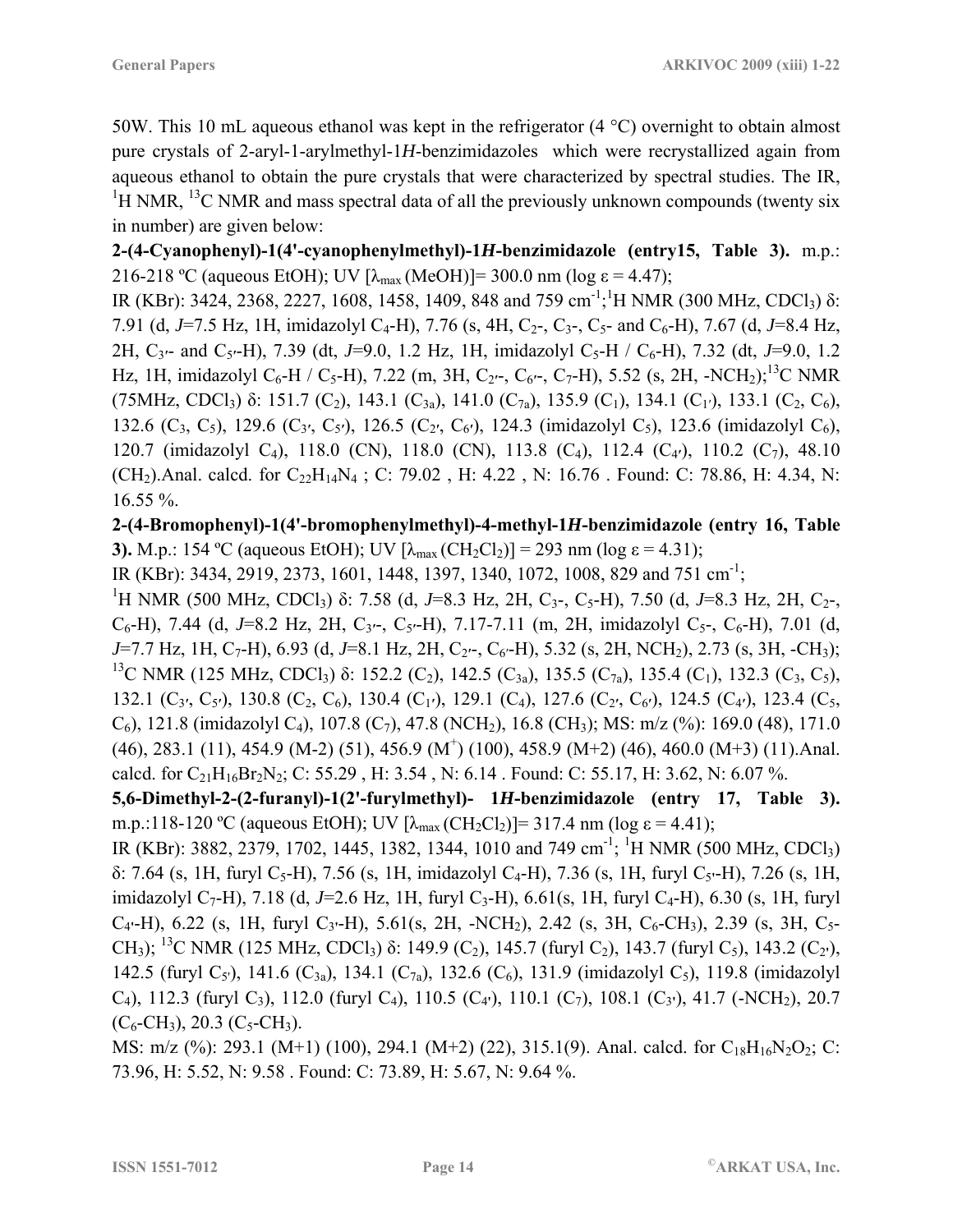**2-(2-Chlorophenyl)-1(2'-chlorophenylmethyl)-4-methyl-1***H***-benzimidazole (entry 18, Table 3).** M.p.: 152-154 °C (aqueous EtOH) ; UV  $[\lambda_{max}(CH_2Cl_2)] = 277$  nm (log  $\varepsilon = 3.63$ ); IR (KBr): 3436, 3055, 2922, 2373, 1604, 1441, 1382, 1046 and 755 cm<sup>-1</sup>; <sup>1</sup>H NMR (300 MHz, CDCl<sub>3</sub>)  $\delta$ : 7.52-7.39 (m, 3H, C3-H, C3**'**-H and C6-H), 7.33 (d, *J*=7.9 Hz, 1H, C4-H), 7.27 (d, *J*=7.7 Hz, 1H,  $C_4$ <sup>-</sup>H), 7.20-7.12 (m, 3H, C<sub>5</sub><sup>-</sup>H, C<sub>5</sub><sup>-</sup>H and C<sub>6</sub><sup>-</sup>H), 7.05 (t, *J*=7.5 Hz, 2H, imidazolyl C<sub>5</sub>-H and  $C_6$ -H), 6.63 (d, J=7.5 Hz, 1H, C<sub>7</sub>-H), 5.33 (s, 2H, -NCH<sub>2</sub>), 2.75 (s, 3H, -CH<sub>3</sub>); <sup>13</sup>C NMR (75MHz, CDCl<sub>3</sub>) δ: 150.6 (C<sub>2</sub>), 142.3 (C<sub>3a</sub> and C<sub>7a</sub>), 134.5 (C<sub>1</sub>), 134.4 (C<sub>2</sub> and C<sub>2</sub><sup>'</sup>), 133.4 (C<sub>1</sub><sup>'</sup>), 132.3 (C4), 131.3 (C6), 130.3 (imidazolyl C4), 129.8 (C4**'**), 129.5 (C6**'**), 128.9 (C3), 127.8 (C3**'**), 127.0 (C5), 126.9 (C5**'**), 123.3 (imidazolyl C6), 123.1 (imidazolyl C5), 107.9 (C7), 45.7 (-NCH2), 16.8 (-CH<sub>3</sub>); MS: m/z (%): 125.1 (22), 127.1 (7), 367.0 (M<sup>+</sup>, 100), 369.0 (M+2) (67), 389.0 (19), 391.0 (12). Anal. calcd. for  $C_{21}H_{16}Cl_2N_2$ ; C: 68.68, H: 4.39, N: 7.63. Found: C: 68.47, H: 4.51, N: 7.59 %.

**5,6-Dichloro-2-(2-furyl)-1(2'-furylmethyl)- 1***H***-benzimidazole (entry 19, Table 3).** m.p:136- 138 °C (aqueous EtOH); UV  $[\lambda_{max}(CH_2Cl_2)] = 322.0$  nm (log  $\varepsilon = 3.44$ );

IR (KBr): 3435, 2372, 1448, 1343, 1219, 1013 and 770 cm<sup>-1</sup>; <sup>1</sup>H NMR (500 MHz, CDCl<sub>3</sub>)  $\delta$ : 7.86 (s, 1H, imidazolyl C<sub>4</sub>-H), 7.70 (s, 1H, furyl C<sub>5</sub>-H), 7.62 (s, 1H, C<sub>7</sub>-H), 7.38 (s, 1H, furyl C<sub>5</sub><sup>--</sup> H), 7.28 (d, J=3.3 Hz, 1H, furyl C<sub>3</sub>-H), 6.66 (d, J=1.6 Hz, 1H, furyl C<sub>4</sub>-H), 6.34 (s, 1H, furyl C<sub>4</sub><sup>--</sup> H), 6.31 (s,1H, furyl C<sub>3</sub><sup>*-*</sup>H), 5.63 (s, 2H, -NCH<sub>2</sub>); <sup>13</sup>C NMR (125MHz, CDCl<sub>3</sub>) δ: 148.8 (C<sub>2</sub>), 145.7 (furyl C<sub>2</sub>), 144.8 (C<sub>2</sub><sup>'</sup>), 144.5 (furyl C<sub>5</sub>), 143.0 (C<sub>5</sub><sup>'</sup>), 142.4 (C<sub>3a</sub>), 134.8 (C<sub>7a</sub>), 127.2 (C<sub>6</sub>), 127.1 (imidazolyl C<sub>5</sub>), 120.8 (imidazolyl C<sub>4</sub>), 113.9 (furyl C<sub>3</sub>), 112.3 (furyl C<sub>4</sub>), 111.5 (C<sub>7</sub>), 110.6 ( $C_4$ <sup>'</sup>), 108.8 ( $C_3$ <sup>'</sup>), 42.0 (-NCH<sub>2</sub>).

MS: m/z (%): 333.0 (6), 339.0 (M<sup>+</sup>, 33), 355.0 (100), 356.9 (73), 359.0 (14). Anal. calcd. for  $C_{16}H_{10}Cl_2N_2O_2$ ; C: 57.68, H: 3.03, N: 8.41. Found: C: 57.59, H: 3.11, N: 8.52 %.

**2-(3, 4-Dimethoxyphenyl)-1(3',4'-dimethoxyphenylmethyl)-1***H***-benzimidazole (entry 20, Table 3).** M.p:170-172 °C (aqueous EtOH); UV  $[\lambda_{max}(CH_2Cl_2)] = 307.0$  nm (log  $\varepsilon = 4.02$ ); IR (KBr): 2918, 2376, 1507, 1451, 1248, 1135 and 1021 cm<sup>-1</sup>; <sup>1</sup>H NMR (300 MHz, CDCl<sub>3</sub>)  $\delta$ : 7.86 (d, J=7.8 Hz, 1H, C<sub>4</sub>-H), 7.33-7.28 (m, 2H, C<sub>2</sub>-H and C<sub>6</sub>-H), 7.24-7.22 (m, 3H, imidazolyl C<sub>5</sub>-H,  $C_6$ -H and C<sub>7</sub>-H), 6.91 (d, *J*=8.1Hz, 1H, C<sub>5</sub>-H), 6.79 (d, *J*=8.4 Hz, 1H, C<sub>5</sub> $\cdot$ -H), 6.65-6.61 (m, 2H, C2**'**-H and C6**'**-H), 5.38 (s, 2H, -NCH2), 3.90 (s, 3H, C4-OMe), 3.83 (s, 3H, C4**'**-OMe), 3.77 (s, 3H, C3-OMe), 3.76 (s, 3H, C3**'**-OMe); 13C NMR (75MHz, CDCl3) δ: 153.9 (C4), 150.3 (C3), 149.3 (C<sub>4</sub><sup>t</sup>), 148.9 (C<sub>3</sub><sup>t</sup>), 148.4 (imidazolyl C<sub>2</sub>), 142.7 (C<sub>3a</sub>), 136.1 (C<sub>7a</sub>), 128.9 (C<sub>1</sub>), 122.7 and 122.5 (C<sub>5</sub> and C<sub>6</sub>), 122.3 (C<sub>1</sub><sup>'</sup>), 121.7 (imidazolyl C<sub>4</sub>), 119.5 (C<sub>6</sub><sup>'</sup>), 118.0 (C<sub>6</sub>), 112.2 (C<sub>5</sub><sup>'</sup>), 111.4  $(C_5)$ , 110.9  $(C_2)$ , 110.10  $(C_2)$ , 108.9  $(C_7)$ , 55.8 (2 × -OCH<sub>3</sub>), 55.7 (-O CH<sub>3</sub>), 55.6 (-O CH<sub>3</sub>), 47.9  $(-NCH<sub>2</sub>)$ ; MS: m/z (%): 151.2 (100), 152.2 (10), 405.1 (M+1) (44), 406.2 (M+2) (11), 427.2 (5). Anal. calcd. for C<sub>24</sub>H<sub>24</sub>N<sub>2</sub>O<sub>4</sub>; C: 71.27, H: 5.98, N: 6.93. Found: C: 71.14, H: 6.05, N: 6.72 %.

**2-(2,5-Dimethoxyphenyl)-1(2',5'-dimethoxyphenylmethyl)-1***H***-benzimidazole (entry 21, Table 3).** M.p.:94-96 °C (aqueous EtOH) ; UV  $[\lambda_{max} (CH_2Cl_2)] = 303$  nm (log  $\varepsilon = 3.49$ ); IR (KBr): 3453, 2944, 2372, 1592, 1491, 1282, 1220, 1040 and 741 cm<sup>-1</sup>; <sup>1</sup>H NMR (300 MHz, CDCl<sub>3</sub>) δ: 7.87 (d, *J*=7.5 Hz, 1H, imidazolyl C<sub>4</sub>-H), 7.27 (d, *J*=6.9 Hz, 1H, imidazolyl C<sub>7</sub>-H), 7.23-7.17 (m, 2H, imidazolyl C<sub>5</sub>-H and imidazolyl C<sub>6</sub>-H), 7.11 (d, J=3.0 Hz, 1H, C<sub>6</sub>-H), 6.98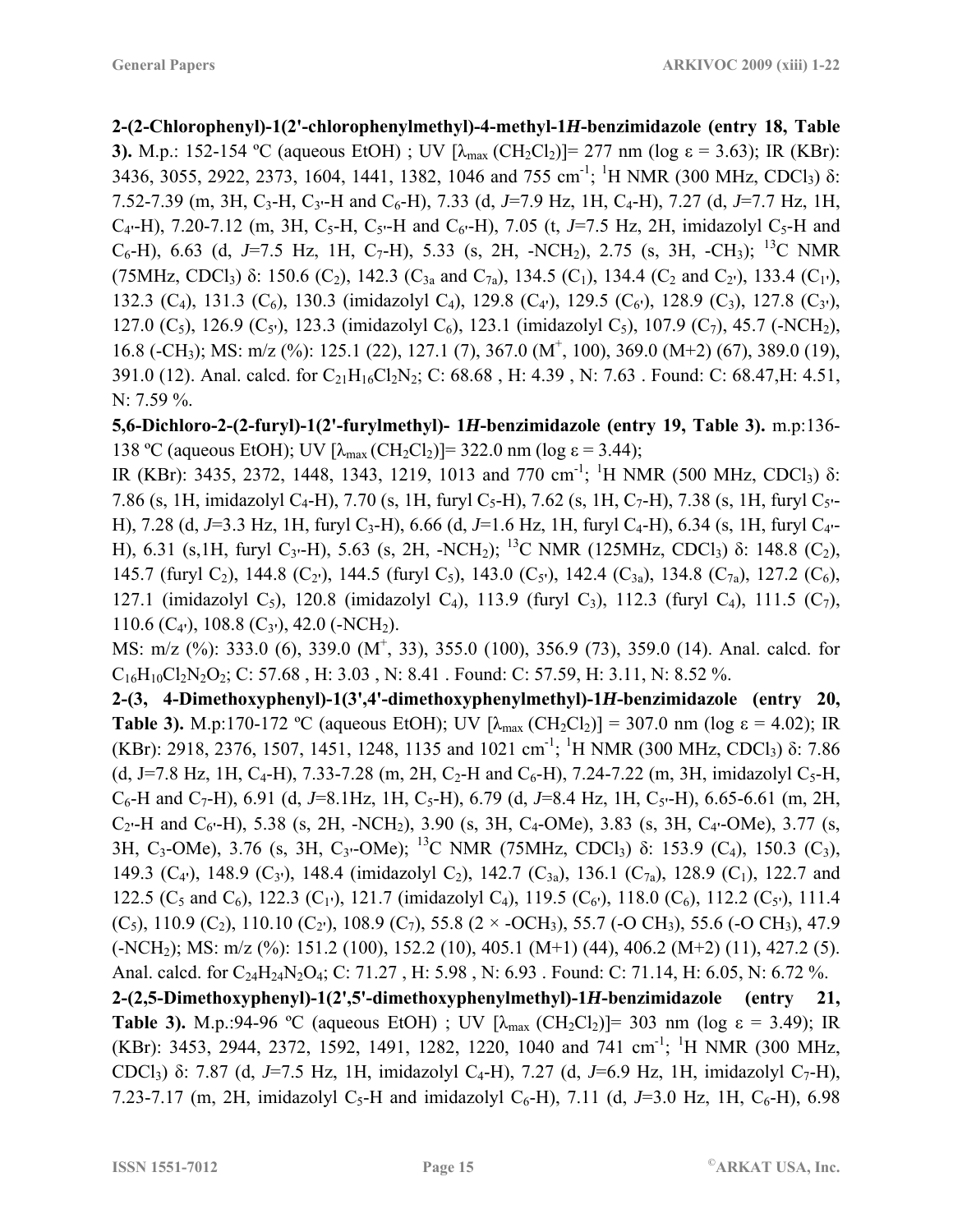(dd,  $J=9.0$  Hz and 2.7 Hz, 1H, C<sub>4</sub>-H), 6.88 (d,  $J=9.0$  Hz, 1H, C<sub>3</sub>-H), 6.72 (d,  $J=8.7$  Hz, 1H, C<sub>3</sub><sup>--</sup> H), 6.67 (dd, *J*=6.0 Hz and 2.7 Hz, 1H, C4**'**-H), 6.28 (d, *J*=2.7 Hz, 1H, C6**'**-H), 5.23 (s, 2H, - NCH<sub>2</sub>), 3.72 (s, 3H, -OCH<sub>3</sub>), 3.69 (s, 3H, -OCH<sub>3</sub>), 3.56 (s, 3H, -OCH<sub>3</sub>), 3.52 (s, 3H, -OCH<sub>3</sub>); <sup>13</sup>C NMR (75MHz, CDCl<sub>3</sub>) δ: 153.4 (C<sub>2</sub>), 153.3 (C<sub>5</sub>), 151.7 (C<sub>2</sub><sup>'</sup>), 151.5 (C<sub>5</sub><sup>'</sup>), 150.6 (imidazolyl C<sub>2</sub>), 142.2 (C3a), 135.0 (C7a), 125.3 (C1), 122.6 (imidazolyl C4), 122.1 (imidazolyl C6), 119.5 (C1**'**), 119.2 (imidazolyl C5), 117.4 (C4), 116.8 (C6), 114.3 (C3), 112.6 (C3**'**), 112.2 (C4**'**), 110.9 (C6**'**), 110.7 (C<sub>7</sub>), 55.6 (2 × -OCH<sub>3</sub>), 55.5 (-OCH<sub>3</sub>), 55.3 (-OCH<sub>3</sub>), 43.3 (-NCH<sub>2</sub>); MS: m/z (%): 151.2 (20), 405.1 (M+1) (100), 406.1 (M+2) (30), 427.1 (12). Anal. calcd. for  $C_{24}H_{24}N_{2}O_{4}$ ; C: 71.27, H: 5.98 , N: 6.93 . Found: C: 71.39, H: 5.84, N: 6.81 %.

**2-(2-Furyl)-1(2'-furylmethyl)-4-methyl-1***H***-benzimidazole (entry 22, Table 3).** M.p.:64-66 ºC (aqueous EtOH); UV  $[\lambda_{\text{max}} (CH_2Cl_2)]= 304.0 \text{ nm}$  (log  $\varepsilon = 4.00$ );

IR (KBr): 3394, 2366, 1601, 1507, 1437, 1376, 1336, 1152, 1015 and 746 cm<sup>-1</sup>; <sup>1</sup>H NMR (300 MHz, CDCl<sub>3</sub>) δ: 7.65 (dd, J=3.5 Hz and 0.7 Hz, 1H, furyl C<sub>5</sub>-H), 7.33-7.31 (m, 2H, C<sub>6</sub>-H and furyl C<sub>5</sub> $-H$ ), 7.23-7.18 (m, 2H, C<sub>5</sub>-H and furyl C<sub>3</sub>-H), 7.10 (d, *J*=7.5 Hz, 1H, C<sub>7</sub>-H), 6.60 (dd, *J*=3.6 Hz and 1.8 Hz, 1H, furyl C4**'**-H), 6.29-6.27 (m, 1H, furyl C3**'**-H), 6.21 (dd, *J*=3.3 Hz and 0.6 Hz, 1H, furyl C4**'**-H), 5.60 (s, 2H, -NCH2), 2.71 (s, 3H, -CH3);

<sup>13</sup>C NMR (75MHz, CDCl<sub>3</sub>) δ: 149.6 (C<sub>2</sub>), 145.0 (furyl C<sub>2</sub>), 144.0 (furyl C<sub>5</sub>), 143.2 (C<sub>2</sub><sup>'</sup>), 142.6 (furyl C5**'**), 142.0 (C3a), 135.1 (C7a), 130.0 (imidazolyl C4), 123.3 (imidazolyl C6), 123.2 (imidazolyl C<sub>5</sub>), 113.0 (furyl C<sub>3</sub>), 112.0 (furyl C<sub>4</sub>), 110.5 (C<sub>4</sub><sup>t</sup>), 108.3 (C<sub>7</sub>), 107.4 (C<sub>3</sub><sup>t</sup>), 41.7 (-NCH<sub>2</sub>), 16.7 (-CH<sub>3</sub>); MS: m/z (%): 279.1 (M+1) (100), 260.1 (M+2) (19), 301.1 (16).Anal. calcd. for  $C_{17}H_{14}N_2O_2$ ; C: 73.37, H: 5.07, N: 10.07. Found: C: 73.24, H: 5.12, N: 10.19 %.

**2-(3-Hydroxyphenyl)-1(3'-hydroxyphenylmethyl)-4-methyl-1***H***-benzimidazole (entry 23, Table 3).** M.p.:> 300 °C (aqueous EtOH); UV  $[\lambda_{max}$  (CH<sub>2</sub>Cl<sub>2</sub>)]= 294 nm (log  $\varepsilon$  = 2.11); IR (KBr): 3423, 2926, 2371, 1638, 1587, 1484, 1165, 1005, 675 and 576 cm<sup>-1</sup>; <sup>1</sup>H NMR (300 MHz, CDCl<sub>3</sub>) δ: 9.72 (s, 1H, C3-OH), 9.35 (s, 1H, C3**'**-OH), 7.27 (t, *J*=7.8 Hz, 1H, C5-H), 7.16-7.12 (m, 3H, C2- H,  $C_6$ -H and imidazolyl  $C_6$ -H), 7.09-6.99 (m, 3H,  $C_5$ -H,  $C_6$ <sup>-</sup>H and imidazolyl  $C_5$ -H), 6.87 (qd, *J*=9.0 Hz, 1.5 Hz and 0.87 Hz, 1H, C<sub>4</sub>-H), 6.58 (dd, *J*=7.7 Hz and 1.6 Hz, 1H, C<sub>4</sub><sup>-</sup>H), 6.40 (d, *J*=7.6 Hz, 1H, C<sub>7</sub>-H), 6.33 (d, *J*=1.6Hz, 1H, C<sub>2</sub><sup>-</sup>H), 5.41 (s, 2H, -NCH<sub>2</sub>), 2.55 (s, 3H, -CH<sub>3</sub>); <sup>13</sup>C NMR (75 MHz, CDCl<sub>3</sub>) δ: 157.9 (C<sub>3</sub>), 157.8 (C<sub>3</sub><sup>)</sup>), 153.0 (imidazolyl C<sub>2</sub>), 142.1 (C<sub>3a</sub>), 138.8 (C1), 135.7 (C7a), 131.6 (C1**'**), 130.3 (C5), 130.2 (C5**'**), 129.2 (imidazolyl C4), 123.1 (imidazolyl  $(C_6)$ , 123.0 (imidazolyl  $C_5$ ), 120.0 ( $C_6$ ), 117.3 ( $C_4$ ), 117.1 ( $C_6$ <sup>'</sup>), 116.4 ( $C_2$ ), 114.8 ( $C_4$ <sup>'</sup>), 113.1 (C2**'**), 109.0 (C7), 47.8 (-NCH2), 16.8 (-CH3); MS: m/z (%): 107.1 (23), 225.1 (100), 226.1 (15), 331.1 (M+1) (22). Anal. calcd. for  $C_{21}H_{18}N_2O_2$ ; C: 76.35, H: 5.49, N: 8.48. Found: C: 76.23, H:  $5.60$ , N:  $8.25\%$ .

**2-(2,5-Dimethoxyphenyl)-1(2',5'-dimethoxyphenylmethyl)-4-methyl-1***H***-benzimidazole (entry 24, Table 3).** M.p.:168-170 °C (aqueous EtOH); UV  $[\lambda_{\text{max}} (CH_2Cl_2)] = 288.5 \text{ nm}$  (log  $\varepsilon$  = 4.40); IR (KBr): 3433, 2928, 2375, 1516, 1427, 1255, 1141, 1024 and 758 cm<sup>-1</sup>; <sup>1</sup>H NMR (300 MHz, CDCl<sub>3</sub>) δ: 7.22-7.20 (2H, m, imidazolyl C<sub>5</sub>- and C<sub>6</sub>-H), 7.14-7.06 (m, 3H, C<sub>4</sub>-H, C<sub>4</sub><sup>-</sup>H and  $C_7$ -H), 6.90 (d, *J*=8.7 Hz, 1H, C<sub>3</sub>-H), 6.77 (d, *J*=7.8 Hz, 1H, C<sub>3</sub><sup>-H</sup>), 6.63 (s, 1H, C<sub>6</sub>-H), 6.60 (s, 1H, C6**'**-H), 5.34 (s, 2H, -NCH2), 3.90 (s, 3H, C2-OCH3), 3.83 (s, 3H, C2**'**-OCH3), 3.75 (s, 3H, C5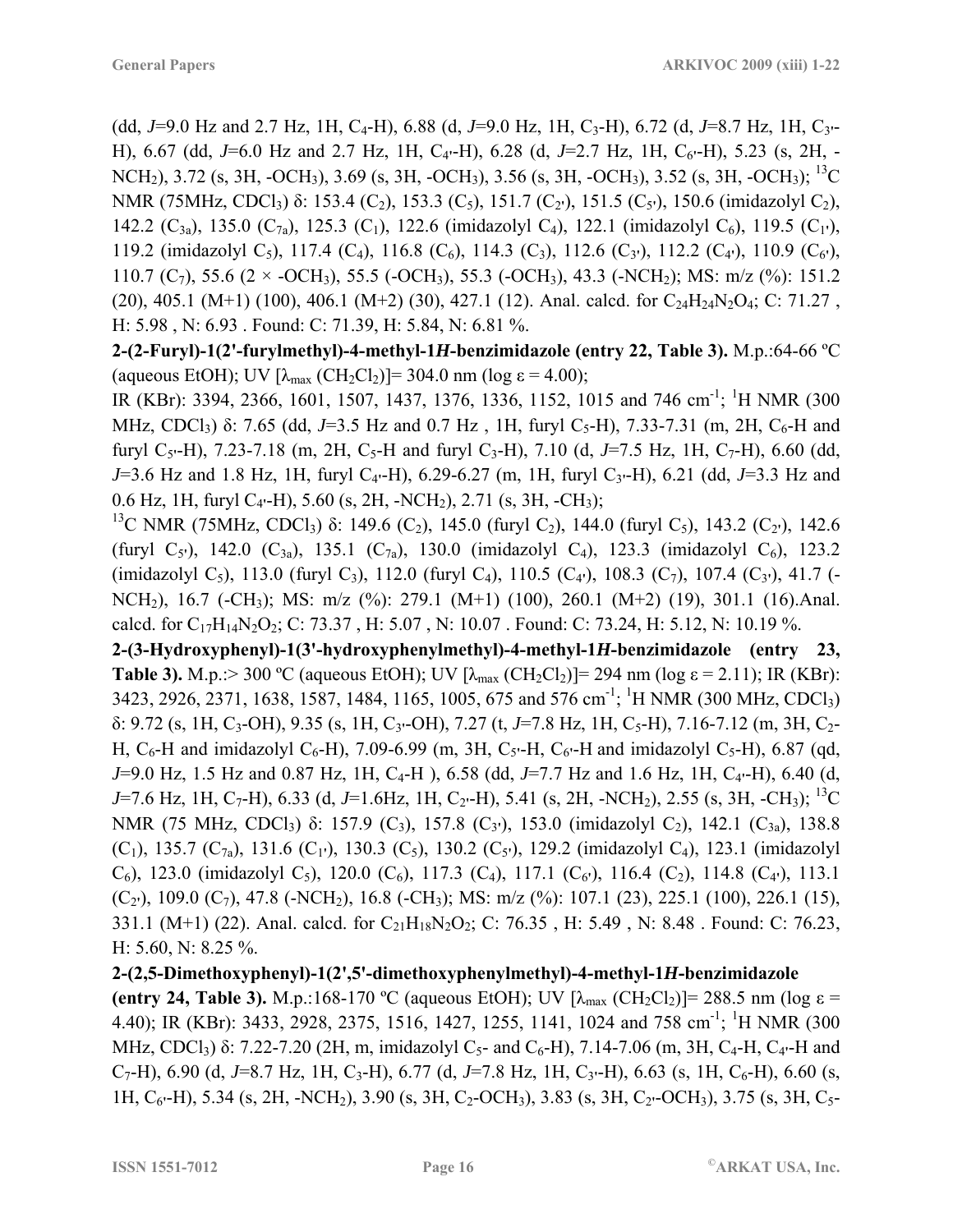OCH<sub>3</sub>), 3.74 (s, 3H, C<sub>5</sub><sup>*-*</sup>OCH<sub>3</sub>), 2.73 (s, 3H, C<sub>4</sub><sup>-</sup>CH<sub>3</sub>); <sup>13</sup>C NMR (75 MHz, CDCl<sub>3</sub>) δ: 153.4 (C<sub>2</sub>), 150.4 (C<sub>5</sub>), 149.5 (C<sub>2</sub><sup>'</sup>), 149.0 (C<sub>5</sub><sup>'</sup>), 148.5 (imidazolyl C<sub>2</sub>), 142.4 (C<sub>3a</sub>), 135.8 (C<sub>7a</sub>), 129.9 (C<sub>1</sub>), 129.3 (imidazolyl C4), 123.0 (C1**'**), 122.9 (imidazolyl C6), 122.8 (imidazolyl C5), 122.1 (C4), 118.2 (C<sub>6</sub>), 112.6 (C<sub>3</sub>), 111.5 (C<sub>4</sub><sup>t</sup>), 111.1 (C<sub>7</sub>), 109.2 (C<sub>3</sub><sup>t</sup>), 107.7 (C<sub>6</sub><sup>t</sup>), 56.0 (C<sub>2</sub>-OCH<sub>3</sub>), 55.9 (C<sub>5</sub>-OCH<sub>3</sub> and C<sub>2</sub><sup>-</sup>O CH<sub>3</sub>), 55.8 (C<sub>5</sub><sup>-</sup>OCH<sub>3</sub>), 48.1 (-NCH<sub>2</sub>), 16.8 (-CH<sub>3</sub>); MS: m/z (%): 150.9 (28), 419.0 (M+, 100), 420.0 (M+1) (54), 421.0 (M+2) (9). Anal. calcd. for  $C_{25}H_{26}N_2O_4$ ; C: 71.76 , H: 6.26 , N: 6.69. Found: C: 71.59, H: 6.37, N: 6.75 %.

**5,6-Dichloro-2-(4-methoxyphenyl)-1(4'-methoxyphenylmethyl)-1***H***-benzimidazole (entry 25, Table 3).** M.p.:168-169 °C (aqueous EtOH); UV  $[\lambda_{max}(CH_2Cl_2)] = 302$  nm (log  $\varepsilon = 4.00$ ); IR (KBr): 3435, 2378, 1610, 1514, 1458, 1299, 1251, 1175 and 773 cm<sup>-1</sup>; <sup>1</sup>H NMR (300 MHz, CDCl<sub>3</sub>) δ: 7.90 (s, 1H, imidazolyl C<sub>4</sub>-H), 7.62 (dd, J=8.4 Hz and 1.5 Hz, 2H, C<sub>2</sub>-H and C<sub>6</sub>-H), 7.27 (dd,  $J=6.3$  Hz and 0.6 Hz, 2H, C<sub>2</sub><sup>-</sup>H and C<sub>6</sub><sup>-</sup>H), 7.01-6.70 (m, 3H, C<sub>3</sub>-H, C<sub>5</sub>-H and C<sub>7</sub>-H), 6.88 (dd, *J*=8.7 and 1.4 Hz, 2H, C3**'**-H and C5**'**-H), 5.34 (s, 2H, -NCH2), 3.86 (s, 3H, -OCH3), 3.81 (s, 3H, -OCH3); 13C NMR (75 MHz, CDCl3) δ: 161.3 (C4), 159.4 (C4**'**), 156.1 (imidazolyl  $(C_2)$ , 142.6  $(C_{3a})$ , 135.4  $(C_{7a})$ , 130.7  $(C_2$  and  $C_6)$ , 127.5 [imidazolyl  $(C_5$  and  $C_6)$ ], 127.1 ( $C_2$ <sup>*'*</sup> and  $(C_6$ <sup>'</sup>), 126.6  $(C_1)$ , 121.6  $(C_1$ <sup>'</sup>), 120.9 (imidazolyl  $C_4$ ), 114.7  $(C_3$  and  $C_5$ ), 114.4 ( $C_3$ <sup>*'*</sup> and  $C_5$ <sup>'</sup>), 111.71  $(C_7)$ , 55.4 (-OCH<sub>3</sub>), 55.3 (-OCH<sub>3</sub>), 48.2 (-NCH<sub>2</sub>); MS: m/z (%): 120.8 (100), 121.8 (7), 412.9 (M+, 60), 414.8 (M+2) (41), 415.8 (M+3) (10). Anal. calcd. for  $C_{22}H_{18}Cl_2N_2O_2$ ; C: 63.87, H: 4.51 , N: 6.87. Found: C: 63.94, H: 4.39, N: 6.78 %.

**5,6-Dimethyl-2-(4-methoxyphenyl)-1(4'-methoxyphenylmethyl)-1***H***-benzimidazole (entry 26, Table 3).** M.p.:146-148 °C (aqueous EtOH); UV  $[\lambda_{max}$  (CH<sub>2</sub>Cl<sub>2</sub>)]= 303.0 nm (log  $\varepsilon = 4.18$ ); IR (KBr): 3423, 2928, 2374, 1610, 1457, 1247, 1175, 1027 and 831 cm<sup>-1</sup>; <sup>1</sup>H NMR (300 MHz, CDCl<sub>3</sub>) δ: 7.60 (dd, J=6.9 and 1.9 Hz, 2H, C<sub>2</sub>-H and C<sub>6</sub>-H), 7.04 (s, 1H, imidazolyl C<sub>4</sub>-H), 7.01  $(s, 1H, C_7-H)$ , 6.97-6.92 (m, 4H, C<sub>3</sub>-H, C<sub>5</sub>-H, C<sub>2</sub><sup>-</sup>H and C<sub>6</sub><sup>-</sup>H), 6.85 (d, *J*=8.6 Hz, 2H, C<sub>3</sub><sup>-</sup>H and C5**'**-H), 5.32 (s, 2H, -NCH2), 3.83 (s, 3H, -OCH3), 3.78 (s, 3H, -OCH3), 2.38 (s, 3H, -CH3), 2.32 (s, 3H, -CH<sub>3</sub>); <sup>13</sup>C NMR (75 MHz, CDCl<sub>3</sub>) δ: 160.7 (C<sub>4</sub>), 159.0 (C<sub>4</sub>), 153.3 (imidazolyl C<sub>2</sub>), 141.7 (C<sub>3a</sub>), 134,6 (C<sub>7a</sub>), 131.8 (imidazolyl C<sub>6</sub>), 131.3 (imidazolyl C<sub>5</sub>), 130.6 (C<sub>2</sub> and C<sub>6</sub>), 128.8  $(C_1)$ , 127.1  $(C_2$ <sup>*'*</sup> and  $C_6$ <sup>'</sup>), 122.7  $(C_1$ <sup>'</sup>), 119.7 (imidazolyl  $C_4$ ), 114.4  $(C_3$  and  $C_5$ ), 114.1  $(C_3$ <sup>*'*</sup> and C<sub>5</sub><sup>'</sup>), 110.5 (C<sub>7</sub>), 55.3 (2×-OCH<sub>3</sub>), 47.7 (-NCH<sub>2</sub>), 20.5 (-CH<sub>3</sub>), 20.2 (-CH<sub>3</sub>); MS: m/z (%): 373.0  $(M^+$ , 100), 373.9 (M+1) (59), 375.0 (M+2) (10). Anal. calcd. for C<sub>24</sub>H<sub>24</sub>N<sub>2</sub>O<sub>2</sub>; C: 77.40, H: 6.50, N: 7.52. Found: C: 77.33, H: 6.62, N: 7.81 %.

**5,6-Dimethyl-2-(3-nitrophenyl)-1(3'-nitrophenylmethyl)-1***H***-benzimidazole (entry 27, Table 3).** M.p.:188-190 °C (aqueous EtOH); UV  $[\lambda_{\text{max}} (CH_2Cl_2)] = 258$  nm (log  $\varepsilon = 4.16$ ); IR (KBr): 3435, 2374, 1527, 1346, 1086 and 730 cm-1; 1 H NMR (300 MHz, CDCl3) δ: 8.44 (t, *J*=1.7 Hz, 1H, C2-H), 8.29 (dd, *J*=8.2 and 1.3 Hz, 1H, C4-H), 8.18 (dd, *J*=8.0 and 1.0 Hz, 1H, C4**'**-H), 8.01- 8.00 (m, 2H, C<sub>2</sub><sup>-</sup>H and C<sub>6</sub>-H), 7.66-7.61 (m, 2H, C<sub>5</sub>-H and imidazolyl C<sub>4</sub>-H), 7.53 (t, *J*=8.0 Hz, 1H, C5**'**-H), 7.35 (d, *J*=7.7 Hz, 1H, C6**'**-H), 7.00 ( s, 1H, C7-H), 5.52 (s, 2H, -NCH2), 2.40 (s, 3H,  $-CH_3$ ), 2.35 (s, 3H,  $-CH_3$ ); <sup>13</sup>C NMR (75 MHz, CDCl<sub>3</sub>) δ: 150.3 (imidazolyl C<sub>2</sub>), 148.8 (C<sub>3</sub>), 148.3 (C<sub>3</sub><sup>'</sup>), 141.7 (C<sub>3a</sub>), 138.2 (C<sub>7a</sub>), 134.8 (C<sub>6</sub>), 134.5 (C<sub>1</sub>), 133.8 (C<sub>1</sub><sup>'</sup>), 132.8 (imidazolyl C<sub>5</sub>) and  $C_6$ ), 131.7 ( $C_6$ <sup>'</sup>), 130.5 ( $C_5$ ), 130.1 ( $C_4$ ), 124.4 ( $C_5$ <sup>'</sup>), 123.7 (imidazolyl  $C_4$ ), 123.2 ( $C_2$ <sup>'</sup>), 121.1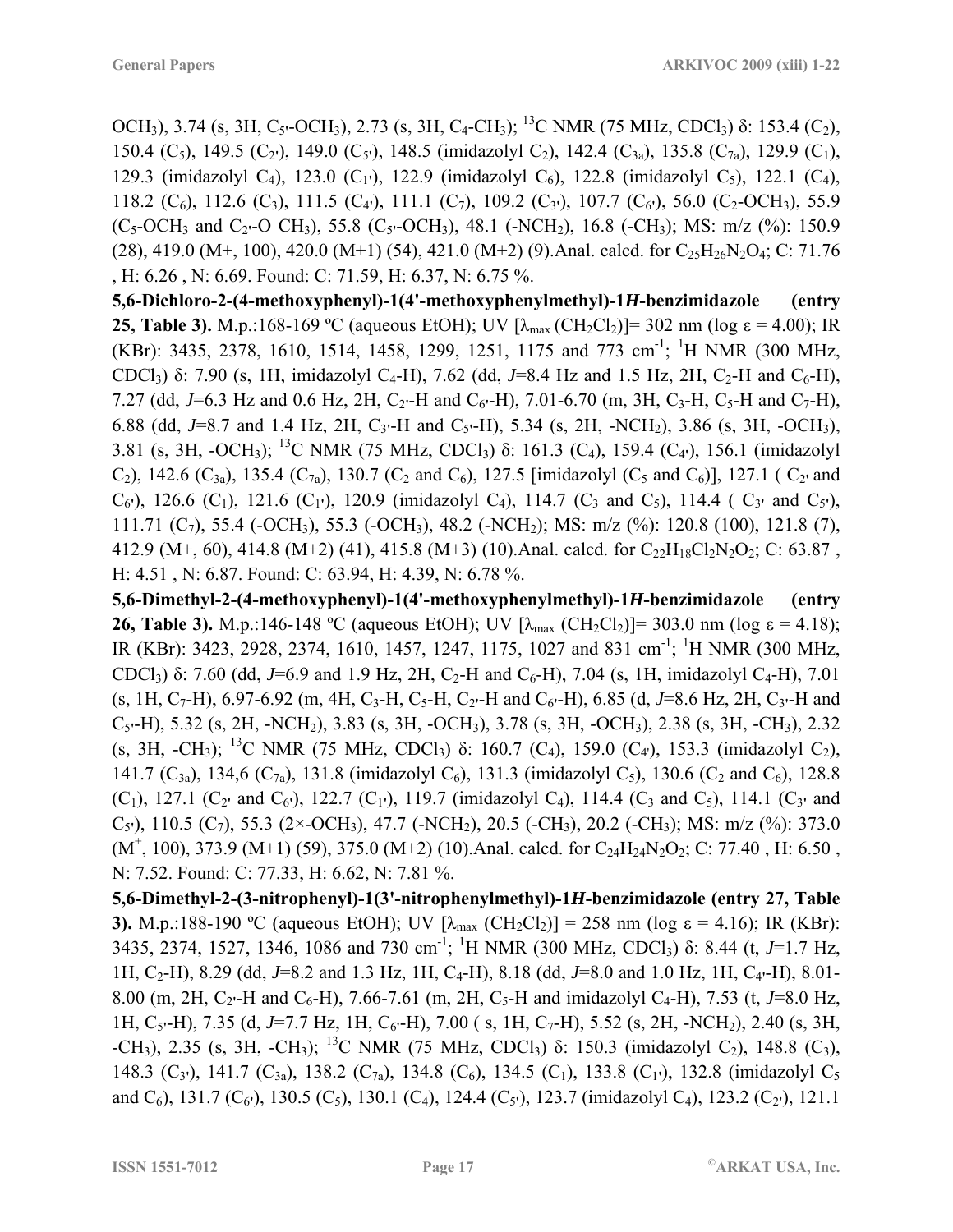$(C_4$ <sup>'</sup>), 120.6  $(C_2$ <sup>'</sup>), 110.1  $(C_7)$ , 47.7 (-NCH<sub>2</sub>), 20.7 (-CH<sub>3</sub>), 20.3 (-CH<sub>3</sub>); MS: m/z (%): 187.0 (7), 268.0 (100), 269.0 (21), 373.0 (18), 374.0 (5), 403.0 (M<sup>+</sup>, 99), 404.0 (M+1) (25), 419.1 (19), 420.1 (6), 508.1 (8). Anal. calcd. for  $C_{22}H_{18}N_4O_4$ ; C: 65.67, H: 4.51, N: 13.92. Found: C: 65.51, H: 4.62, N: 13.84 %.

**2-(3,4-Dimethoxyphenyl)-1(3',4'-dimethoxyphenylmethyl)-5,6-dimethyl-1***H***-benzimidazole (entry 28, Table 3).** M.p.:130 °C (aqueous EtOH) ; UV  $[\lambda_{max} (CH_2Cl_2)] = 281.0$  nm (log  $\varepsilon$  = 4.20); IR (KBr): 3426, 2923, 2373, 1508, 1460, 1252, 1133, 1019 and 805 cm<sup>-1</sup>; <sup>1</sup>H NMR (300 MHz, CDCl<sub>3</sub>) δ: 7.61 (s, 1H, imidazolyl C<sub>4</sub>-H), 7.25 (s, 1H, C<sub>2</sub>-H), 7.21 (dd, *J*=8.4 Hz and 2.1 Hz, 1H, C<sub>6</sub>-H), 7.01 (s, 1H, C<sub>7</sub>-H), 6.90 (d, J=8.4 Hz, 1H, C<sub>5</sub>-H), 6.81 (d, J=8.4 Hz, 1H, C<sub>5</sub><sup>-</sup>H), 6.67-6.62 (m, 2H, C2**'**-H and C6**'**-H), 5.35 (s, 2H, -NCH2), 3.91 (s, 3H, -OCH3), 3.86 (s, 3H, - OCH<sub>3</sub>), 3.78 (s, 3H, -OCH<sub>3</sub>), 3.76 (s, 3H, -OCH<sub>3</sub>), 2.39 (s, 3H, -CH<sub>3</sub>), 2.34 (s, 3H, -CH<sub>3</sub>); <sup>13</sup>C NMR (75 MHz, CDCl<sub>3</sub>) δ: 153.3 (C<sub>4</sub>), 150.3 (C<sub>3</sub>), 149.5 (C<sub>4</sub><sup>t</sup>), 149.0 (C<sub>3</sub><sup>t</sup>), 148.5 (imidazolyl C<sub>2</sub>), 141.6 (C3a), 134.9 (C7a), 132.1 (imidazolyl C6), 131.5 (imidazolyl C5), 129.4 (C1), 122.8 (C1**'**), 121.7 (imidazolyl C<sub>4</sub>), 119.8 (C<sub>6</sub>), 118.1 (C<sub>6</sub><sup>'</sup>), 112.3 (C<sub>5</sub>), 111.6 (C<sub>5</sub><sup>'</sup>), 111.0 (C<sub>2</sub>), 110.3 (C<sub>2</sub><sup>'</sup>), 109.1 (C<sub>7</sub>), 55.9 (2× -OCH<sub>3</sub>), 55.8 (2× -OCH<sub>3</sub>), 48.0 (-NCH<sub>2</sub>), 20.5 (-CH<sub>3</sub>), 20.3 (-CH<sub>3</sub>); Anal. calcd. for  $C_{26}H_{28}N_2O_4$ ; C: 72.21, H: 6.53, N: 6.48. Found: C: 72.13, H: 6.69, N: 6.35%.

**2-(2,5-Dimethoxyphenyl)-1(2',5'-dimethoxyphenylmethyl)-5,6-dimethyl-1***H***-benzimidazole (entry 29, Table 3).** M.p.:168-170 °C (aqueous EtOH) ; UV  $[\lambda_{max}$  (CH<sub>2</sub>Cl<sub>2</sub>)]= 295 nm (log  $\varepsilon$  = 4.15); IR (KBr): 2934, 2377, 1605, 1496, 1269, 1222, 1040 and 753 cm<sup>-1</sup>; <sup>1</sup>H NMR (300 MHz, CDCl<sub>3</sub>) δ: 7.58 (s, 1H, imidazolyl C<sub>4</sub>-H), 7.07 (d, *J*=3.0 Hz, 1H, C<sub>6</sub>-H), 7.02 (s, 1H, C<sub>7</sub>-H), 6.97 (dd,  $J=9.0$  Hz and 3.0 Hz, 1H, C<sub>4</sub>-H), 6.87 (d,  $J=9.0$  Hz, 1H, C<sub>3</sub>-H), 6.75 (d,  $J=8.8$  Hz, 1H, C<sub>3</sub><sup>--</sup> H), 6.69 (dd, *J*=8.9 Hz and 2.9 Hz, 1H, C4**'**-H), 6.25 (d, *J*=2.7 Hz, 1H, C6**'**-H), 5.17 (s, 2H, - NCH2), 3.75 (s, 3H, -OCH3), 3.73 (s, 3H, -OMe), 3.55 (s, 3H, -OMe), 3.54 (s, 3H, -OMe), 2.37 (s, 3H, -CH<sub>3</sub>), 2.32 (s, 3H, -CH<sub>3</sub>); <sup>13</sup>C NMR (75 MHz, CDCl<sub>3</sub>) δ: 153.5 (C<sub>2</sub>), 153.4 (C<sub>5</sub>), 151.8  $(C_2$ <sup>'</sup>), 151.2  $(C_5$ <sup>'</sup>), 150.7 (imidazolyl C<sub>2</sub>), 141.8  $(C_{3a})$ , 134.0  $(C_{7a})$ , 131.6 (imidazolyl C<sub>6</sub>), 130.7 (imidazolyl C<sub>5</sub>), 126.1 (C<sub>1</sub>), 120.6 (C<sub>1</sub><sup>'</sup>), 119.8 (imidazolyl C<sub>4</sub>), 117.1 (C<sub>4</sub>), 116.9 (C<sub>6</sub>), 114.2  $(C_3)$ , 112.4  $(C_3)$ , 112.4  $(C_4)$ , 110.8  $(C_6)$ , 110.7  $(C_7)$ , 55.8 (-OCH<sub>3</sub>), 55.7 (-OCH<sub>3</sub>), 55.6 (-OCH<sub>3</sub>), 55.5 (-OCH<sub>3</sub>), 43.2 (-NCH<sub>2</sub>), 20.5 (-CH<sub>3</sub>), 20.2 (-CH<sub>3</sub>). Anal. calcd. for C<sub>26</sub>H<sub>28</sub>N<sub>2</sub>O<sub>4</sub>; C: 72.21, H: 6.53 , N: 6.48. Found: C: 72.37, H: 6.61, N: 6.32 %.

**2-(3-Bromophenyl)-1(3'-bromophenylmethyl)-5,6-dimethyl-1***H***-benzimidazole (entry 30, Table 3).** M.p.:134-136 °C (aqueous EtOH); UV  $[\lambda_{\text{max}} (CH_2Cl_2)] = 296$  nm (log  $\varepsilon = 4.16$ ); IR (KBr): 3423, 3065, 2918, 2375, 1572, 1462, 1381, 1320, 1071 and 779 cm<sup>-1</sup>; <sup>1</sup>H NMR (300 MHz, CDCl<sub>3</sub>) δ: 7.83 (t, *J*=1.8 Hz, 1H, C<sub>2</sub>-H), 7.66 (s, 1H, imidazolyl C<sub>4</sub>-H), 7.52 (qd, *J*=7.8, 1.2, 0.9 and 0.9 Hz, 1H, C<sub>6</sub>-H), 7.47 (td, *J*=8.1, 1.5 and 0.9 Hz, 1H, C<sub>4</sub>-H), 7.37 (brd, *J*=7.8 and 0.9 Hz, 1H, C<sub>6</sub><sup> $\cdot$ </sup>H), 7.26-7.20 (m, 2H, C<sub>2</sub> $\cdot$ -H and C<sub>5</sub>-H), 7.13 (t, *J*=7.8 Hz, 1H, C<sub>5</sub> $\cdot$ -H), 6.95 (s, 1H, C7-H), 6.91 (d, *J*=7.8 Hz, 1H, C4**'**-H), 5.28 (s, 2H, -NCH2), 2.35 (s, 3H, -CH3), 2.29 (s, 3H, - CH<sub>3</sub>); <sup>13</sup>C NMR (75 MHz, CDCl<sub>3</sub>) δ: 151.3 (imidazolyl C<sub>2</sub>), 141.1 (C<sub>3a</sub>), 138.7 (C<sub>7a</sub>), 134.4 (C<sub>1</sub>), 133.2 (imidazolyl C<sub>6</sub>), ,132.9 (C<sub>4</sub>), 132.4 (imidazolyl C<sub>5</sub>), 132.3 (C<sub>2</sub>), 131.7 (C<sub>1</sub><sup>'</sup>), 131.2 (C<sub>5</sub>), 130.8 (C4**'**), 130.3 (C2**'**), 129.1 (C5**'**), 127.4 (C6), 124.5 (C6**'**), 123.3 (C3), 123.0 (C3**'**), 120.1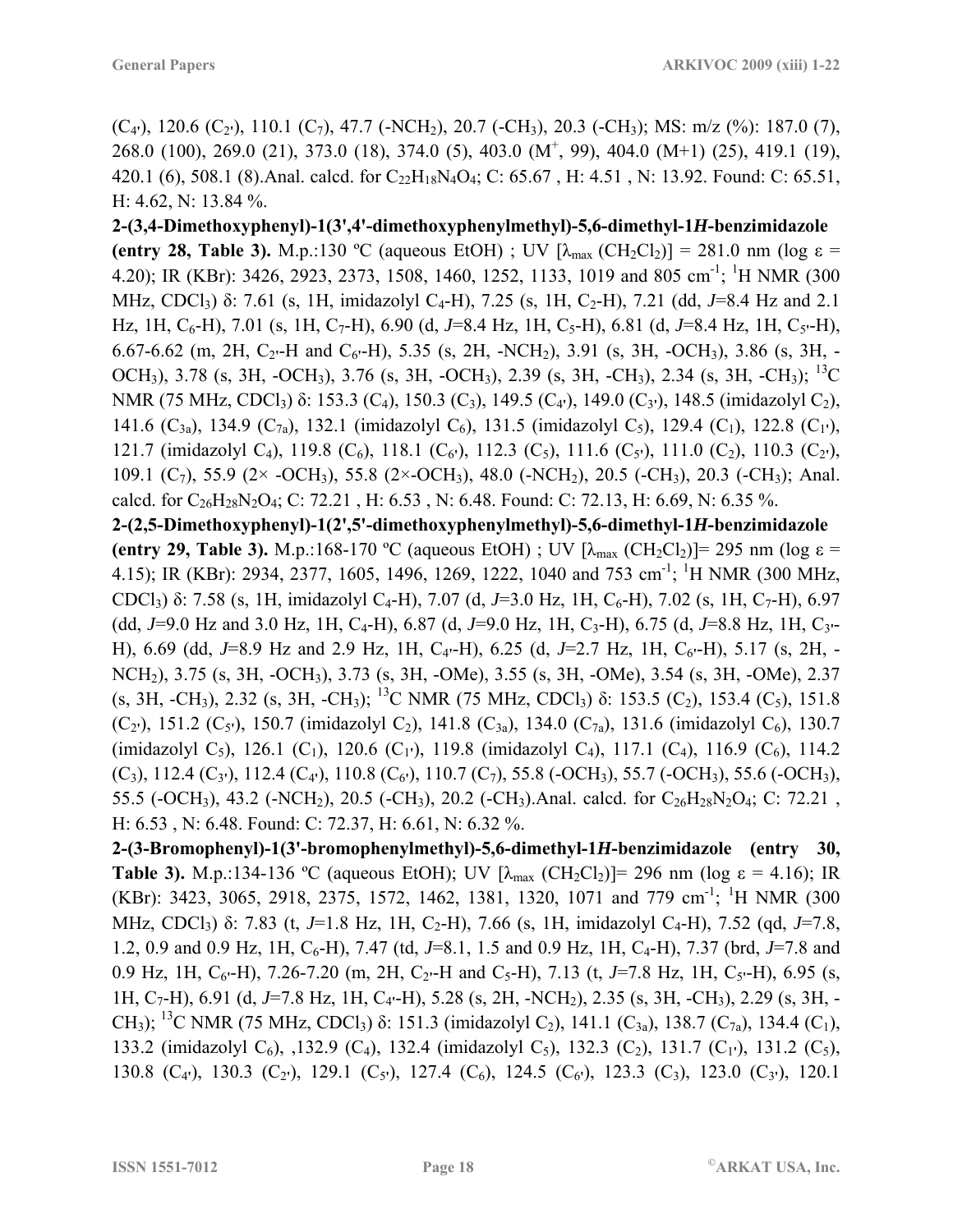(imidazolyl C<sub>4</sub>), 110.5 (C<sub>7</sub>), 47.7 (-NCH<sub>2</sub>), 20.7 (-CH<sub>3</sub>), 20.4 (-CH<sub>3</sub>). Anal. calcd. for  $C_{22}H_{18}Br_2N_2$ ; C: 56.20, H: 3.86, N: 5.96. Found: C: 56.11, H: 3.94, N: 6.06 %.

**2-(4-Bromophenyl)-1(4'-bromophenylmethyl)-5,6-dimethyl-1***H***-benzimidazole (entry 31, Table 3).** M.p.:184-186 °C (aqueous EtOH); UV  $[\lambda_{max}$  (CH<sub>2</sub>Cl<sub>2</sub>)]= 284.5 nm (log  $\varepsilon$  = 3.87); IR (KBr): 3450, 2930, 2374, 1577, 1475, 1406, 1069, 1008, 828 and 720 cm<sup>-1</sup>; <sup>1</sup>H NMR (300 MHz, CDCl<sub>3</sub>) δ: 7.53 (s, 1H, imidazolyl C<sub>4</sub>-H), 7.57 (td, *J*=6.6 and 2.0 Hz, 2H, C<sub>2</sub>-H and C<sub>6</sub>-H), 7.51-7.44 (m, 4H, C3-H, C5-H, C2**'**-H and C6**'**-H), 6.97-6.94 (m, 3H, imidazolyl C7-H, C3**'**-H and C5**'**- H), 5.32 (s, 2H, -NCH2), 2.39 (s, 3H, -CH3), 2.34 (s, 3H,

 $-CH_3$ ); <sup>13</sup>C NMR (75 MHz, CDCl<sub>3</sub>) δ: 152.1 (imidazolyl C<sub>2</sub>), 141.7 (C<sub>3a</sub>), 135.5 (C<sub>7a</sub>), 134.6 (C<sub>1</sub>), 132.8 (imidazolyl C<sub>5</sub> and C<sub>6</sub>), 132.3 (C<sub>3</sub> and C<sub>5</sub>), 132.0 (C<sub>3</sub><sup>'</sup> and C<sub>5</sub><sup>'</sup>), 130.5 (C<sub>2</sub> and C<sub>6</sub>), 129.1  $(C_4)$ , 127.5  $(C_2$ <sup>*'*</sup> and  $C_6$ <sup>'</sup>), 124.3  $(C_1$ <sup>'</sup>), 121.8  $(C_4$ <sup>'</sup>), 120.2 (imidazolyl  $C_4$ ), 110.3  $(C_7)$ , 47.7 (-NCH<sub>2</sub>), 20.6 (-CH<sub>3</sub>), 20.3 (-CH<sub>3</sub>). Anal. calcd. for  $C_{22}H_{18}Br_2N_2$ ; C: 56.20, H: 3.86, N: 5.96. Found: C: 56.04, H: 3.98, N: 5.83 %.

**2-(2-Chlorophenyl)-1(2'-chlorophenylmethyl)-5,6-dimethyl-1***H***-benzimidazole (entry 32, Table 3).** M.p.:176-178 °C (aqueous EtOH); UV  $[\lambda_{max}$  (CH<sub>2</sub>Cl<sub>2</sub>)]= 283.5 nm (log  $\varepsilon$  = 3.97); IR (KBr): 3434, 2920, 2446, 1705, 1443, 1397, 1241, 1040 and 760 cm<sup>-1</sup>; <sup>1</sup>H NMR (300 MHz, CDCl<sub>3</sub>) δ: 7.65 (s, 1H, imidazolyl C<sub>4</sub>-H), 7.48 (d, *J*=7.9 Hz, 1H, C<sub>6</sub>-H), 7.43-7.36 (m, 2H, C<sub>3</sub>-H) and C5-H), 7.33-7.25 (m, 2H, C3**'**-H and C5**'**-H), 7.15 (dt, *J*=7.8 and 0.5 Hz, 1H, C4-H), 7.04 (t, *J*=7.6 Hz, 1H, C4**'**-H), 6.97 (s, 1H, C7-H), 6.61 (d, *J*=7.6 Hz, 1H, C6**'**-H), 5.30 (s, 2H, -NCH2), 2.39 (s, 3H, -CH<sub>3</sub>), 2.32 (s, 3H, -CH<sub>3</sub>); <sup>13</sup>C NMR (75 MHz, CDCl<sub>3</sub>) δ: 150.58 (imidazolyl C<sub>2</sub>), 141.61 (C<sub>3a</sub>), 134.36 (C<sub>1</sub>), 133.52 (C<sub>7a</sub>), 133.32 (C<sub>2</sub>), 132.54 (C<sub>2</sub><sup>t</sup>), 132.18 (imidazolyl C<sub>6</sub>), 132.06 (C<sub>4</sub>), 131.58 (imidazolyl C<sub>5</sub>), 131.14 (C<sub>6</sub>), 129.82 (C<sub>1</sub><sup>'</sup>), 129.77 (C<sub>4</sub><sup>'</sup>), 129.43 (C<sub>6</sub><sup>'</sup>), 128.76 (C<sub>3</sub>), 127.54 (C<sub>3</sub><sup>)</sup>, 127.02 (C<sub>5</sub>), 126.79 (C<sub>5</sub><sup>'</sup>), 120.26 (imidazolyl C<sub>4</sub>), 110.46 (C<sub>7</sub>), 45.49 (-NCH<sub>2</sub>), 20.49 (-CH<sub>3</sub>), 20.18 (-CH<sub>3</sub>).

Anal. calcd. for C<sub>22</sub>H<sub>18</sub>Cl<sub>2</sub>N<sub>2</sub>; C: 69.30, H: 4.76, N: 7.35. Found: C: 69.17, H: 4.88, N: 7.29 %. **2-(4-Bromophenyl)-1(4'-bromophenylmethyl)-5,6-dichloro-1***H***-benzimidazole (entry 33, Table 3).** M.p.:177-178 °C (aqueous EtOH); UV  $[\lambda_{max}$  (CH<sub>2</sub>Cl<sub>2</sub>)]= 310 nm (log  $\varepsilon = 4.04$ ); IR (KBr): 3434, 2378, 1444, 1401 and 772 cm<sup>-1</sup>; <sup>1</sup>H NMR (300 MHz, CDCl<sub>3</sub>)  $\delta$ : 7.93 (s, 1H, imidazolyl C<sub>4</sub>-H), 7.61 (td, J=8.4 and 1.8 Hz, 2H, C<sub>2</sub>-H and C<sub>6</sub>-H), 7.50 (m, 3H, C<sub>3</sub>-H, C<sub>5</sub>-H and C<sub>7</sub>-H), 7.27 (td, J=5.7 and 1.2 Hz, 2H, C<sub>3</sub><sup>-</sup>H and C<sub>5</sub><sup>-</sup>H), 6.92 (d, J=8.4 Hz, 2H, C<sub>2</sub><sup>+</sup>H and C<sub>6</sub><sup>-</sup> H), 5.33 (s, 2H, -NCH<sub>2</sub>); <sup>13</sup>C NMR (75 MHz, CDCl<sub>3</sub>) δ: 154.8 (imidazolyl C<sub>2</sub>), 142.4 (C<sub>3a</sub>), 135.2 (C<sub>1</sub>), 134.2 (C<sub>7a</sub>), 132.6 (C<sub>3</sub> and C<sub>5</sub>), 132.3 (C<sub>2</sub> and C<sub>6</sub>), 130.6 (C<sub>3</sub><sup>'</sup> and C<sub>5</sub><sup>'</sup>), 128.0 (imidazolyl C<sub>6</sub>), 127.6 (imidazolyl C<sub>5</sub>), 127.4 (C<sub>2</sub><sup>*'*</sup> and C<sub>6</sub><sup>*'*</sup>), 127.3 (C<sub>4</sub>), 125.3 (C<sub>1</sub><sup>*'*</sup>), 122.3 (C<sub>4</sub><sup>*'*</sup>), 121.4 (imidazolyl C<sub>4</sub>), 111.6 (C<sub>7</sub>), 48.1 (-NCH<sub>2</sub>).

Anal. calcd. for  $C_{20}H_{12}Br_2Cl_2N_2$ ; C: 47.01, H: 2.37, N: 5.48. Found: C: 46.84, H: 2.49, N: 5.68 %.

**5,6-Dichloro-2-(2,5-dimethoxyphenyl)-1(2',5'-dimethoxyphenylmethyl)-1***H***-benzimidazole (entry 34, Table 3).** M.p.:150-154 °C (aqueous EtOH); UV  $[\lambda_{\text{max}} (CH_2Cl_2)] = 302.0$  nm (log  $\varepsilon$  = 4.10); IR (KBr): 3426, 2951, 2371, 1592, 1478, 1433, 1276, 1217, 1044, 1021 and 803 cm<sup>-1</sup>;<sup>1</sup>H NMR (300 MHz, CDCl3) δ: 7.88 (s, 1H, imidazolyl C4-H), 7.40 (s, 1H, C7-H), 7.04 (d, *J*=2.1 Hz,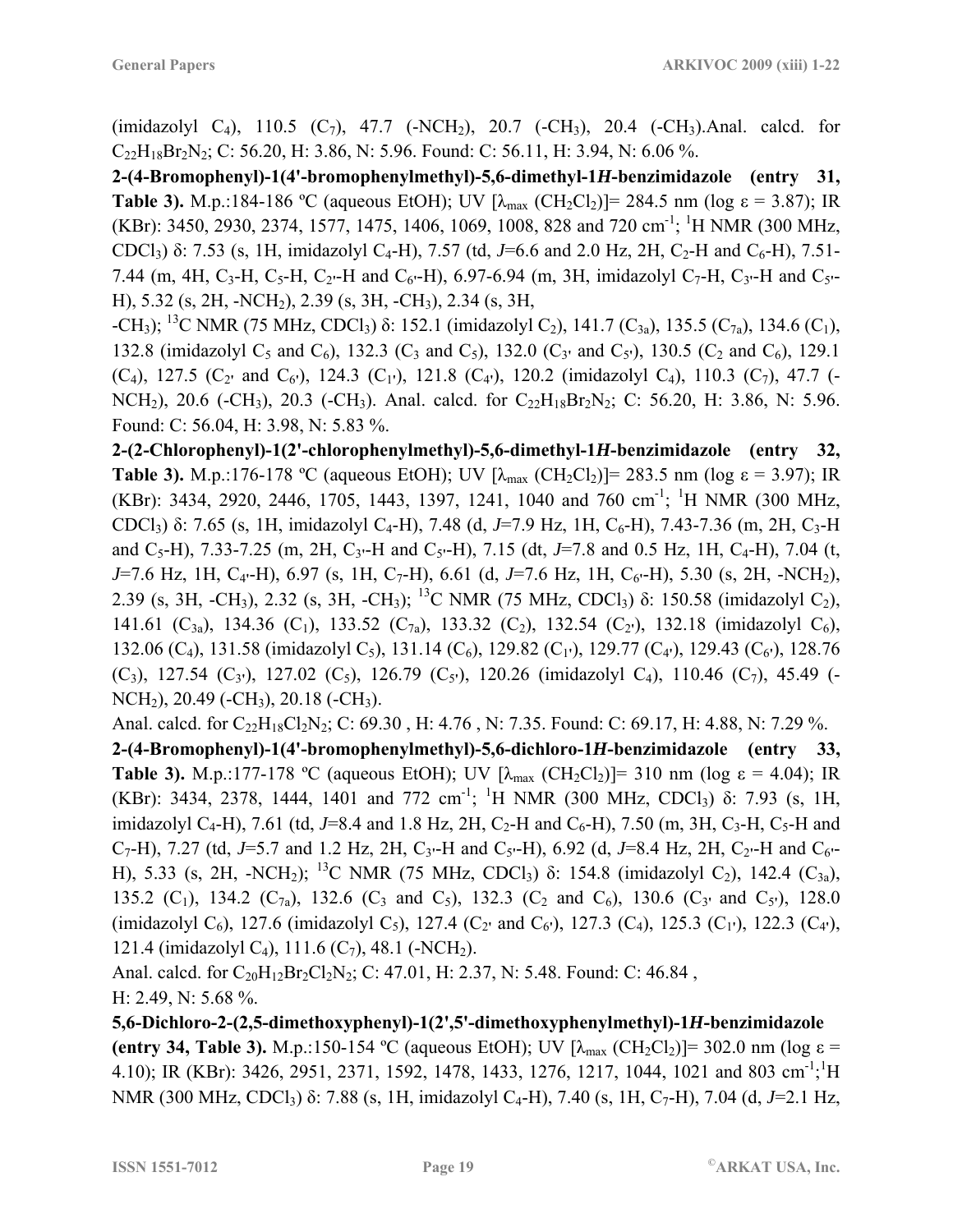1H, C<sub>6</sub>-H), 7.01 (d, J=3.0 Hz, 1H, C<sub>6</sub><sup>-</sup>H), 6.93 (td, J=9.6 and 1.8 Hz, 1H, C<sub>4</sub>-H), 6.77 (d, J=9.0 Hz, 1H, C3-H), 6.72 (dd, *J*=9.5 and 2.7 Hz, 1H, C4**'**-H), 6.20 (d, *J*=2.4 Hz, 1H, C3**'**-H), 5.17 (s, 2H, -NCH2), 3.75 [s, 6H, 2× (-OCH3)], 3.63 (s, 3H, -OCH3), 3.59 (s, 3H, -OCH3); 13C NMR (75 MHz, CDCl<sub>3</sub>) δ: 154.0 (C<sub>2</sub>), 153.7 (C<sub>5</sub>), 153.5 (C<sub>2</sub><sup>'</sup>), 151.6 (C<sub>5</sub><sup>'</sup>), 150.8 (imidazolyl C<sub>2</sub>), 142.5  $(C_{3a})$ , 134.7  $(C_{7a})$ , 126.4 (imidazolyl  $C_6$ ), 126.0 (imidazolyl  $C_5$ ), 124.7  $(C_1)$ , 120.9 (imidazolyl C<sub>4</sub>), 119.6 (C<sub>1</sub><sup>'</sup>), 117.8 (C<sub>4</sub>), 116.8 (C<sub>6</sub>), 114.6 (C<sub>3</sub>), 113.1 (C<sub>3</sub><sup>'</sup>), 112.5 (C<sub>4</sub><sup>'</sup>), 112.2 (C<sub>6</sub><sup>'</sup>), 111.1  $(C_7)$ , 55.9 (-OCH<sub>3</sub>), 55.8 (-OCH<sub>3</sub>), 55.6 (-OCH<sub>3</sub>), 55.5 (-OCH<sub>3</sub>), 43.7 (-NCH<sub>2</sub>). Anal. calcd. for  $C_{24}H_{22}Cl_2N_2O_4$ ; C: 60.88, H: 4.68, N: 5.91. Found: C: 60.74, H: 4.89, N: 5.78 %.

**2-(4-Chlorophenyl)-1(4'-chlorophenylmethyl)-5,6-dichloro-1***H***-benzimidazole (entry 35, Table 3).** M.p.:178-180 °C (aqueous EtOH); UV  $[\lambda_{max}(CH_2Cl_2)] = 310.5$  nm (log  $\varepsilon = 3.91$ ); IR (KBr): 2930, 2371, 1686, 1591, 1429, 1406, 1305, 1092, 1012, 829 and 761 cm<sup>-1</sup>;<sup>1</sup>H NMR (300) MHz, CDCl<sub>3</sub>) δ: 7.94 (s, 1H, imidazolyl C<sub>4</sub>-H), 7.57 (dd, *J*=6.6 and 1.8 Hz, 2H, C<sub>2</sub>-H and C<sub>6</sub>-H), 7.43 (dd,  $J=7.8$  and 1.8 Hz, 2H, C<sub>3</sub>-H and C<sub>5</sub>-H), 7.34 (dd,  $J=9.0$  and 1.8 Hz, 2H, C<sub>3</sub><sup>-H</sup> and C<sub>5</sub><sup>--</sup> H), 7.28 (s, 1H, C<sub>7</sub>-H), 6.98 (d, J=8.4 Hz, 2H, C<sub>2</sub><sup>-</sup>H and C<sub>6</sub><sup>-</sup>H), 5.35 (s, 2H, -NCH<sub>2</sub>); <sup>13</sup>C NMR (75 MHz, CDCl3) δ: 154.7 (imidazolyl C2), 142.2 (C4), 137.0 (C3a), 135.0 (C1), 134.3 (C4**'**), 133.6  $(C_{7a})$ , 130.4  $(C_2$  and  $C_6$ ), 129.6  $(C_3$  and  $C_5$ ), 129.3  $(C_2$ <sup>'</sup> and  $C_6$ <sup>'</sup>), 127.6 (imidazolyl  $C_6$ ), 127.3 (imidazolyl C<sub>5</sub>), 127.3 (C<sub>1</sub><sup>'</sup>), 127.1 (C<sub>3</sub><sup>'</sup> and C<sub>5</sub><sup>'</sup>), 121.3 (imidazolyl C<sub>4</sub>), 111.6 (C<sub>7</sub>), 48.0 (-NCH<sub>2</sub>). Anal. calcd. for  $C_{20}H_{12}Cl_4N_2$ ; C: 56.90, H: 2.86, N: 6.63. Found: C: 56.77, H: 2.98, N: 6.78 %.

**2-(2-Chlorophenyl)-1(2'-chlorophenylmethyl)-5,6-dichloro-1***H***-benzimidazole (entry 36, Table 3).** M.p.:146-148 °C (aqueous EtOH); UV  $[\lambda_{max}$  (CH<sub>2</sub>Cl<sub>2</sub>)]= 301 nm (log  $\varepsilon = 3.79$ ); IR (KBr): 3754, 3069, 2924, 1449, 1384, 1302, 1044 and 755 cm<sup>-1</sup>; <sup>1</sup>H NMR (300 MHz, CDCl<sub>3</sub>)  $\delta$ : 7.93 (s, 1H, imidazolyl C<sub>4</sub>-H), 7.65-7.41 (m, 3H, C<sub>3</sub>-H, C<sub>4</sub>-H and C<sub>6</sub>-H), 7.39-7.27 (m, 3H, C<sub>7</sub>-H,  $C_3$ <sup>-</sup>H and  $C_4$ <sup>-</sup>H), 7.20 (dt, *J*=7.5 and 1.5 Hz, 1H,  $C_5$ -H), 7.09 (dt, *J*=7.2 and 1.1 Hz, 1H,  $C_5$ <sup>-</sup>H), 6.63 (d, *J*=7.6 Hz, 1H,  $C_6$ <sup>-</sup>H), 5.31 (s, 2H, -NCH<sub>2</sub>); <sup>13</sup>C NMR (75 MHz, CDCl<sub>3</sub>) δ: 153.4 (imidazolyl C<sub>2</sub>), 142.2 (C<sub>3a</sub>), 134.1 (C<sub>1</sub>), 134.0 (C<sub>7a</sub>), 132.5 (C<sub>2</sub>), 132.3 (C<sub>2</sub><sup>'</sup>), 131.8 (C<sub>4</sub>), 131.7  $(C_6)$ , 131.3  $(C_3)$ , 130.5  $(C_4)$ , 129.9  $(C_3)$ , 129.8  $(C_6)$ , 129.4  $(C_5)$ , 128.8  $(C_1)$ , 127.4 (imidazolyl) C<sub>6</sub>), 127.0 (C<sub>5</sub><sup>'</sup>), 126.9 (imidazolyl C<sub>5</sub>), 121.4 (imidazolyl C<sub>4</sub>), 111.8 (C<sub>7</sub>), 46.04 (-NCH<sub>2</sub>). Anal. calcd. for  $C_{20}H_{12}Cl_4N_2$ ; C: 56.90, H: 2.86, N: 6.63. Found: C: 57.07, H: 2.74, N: 6.53 %.

**2-(3-Bromophenyl)-1(3'-bromophenylmethyl)-5,6-dichloro-1***H***-benzimidazole (entry 37, Table 3).** M.p.:155-158 °C (aqueous EtOH); UV  $[\lambda_{max}(CH_2Cl_2)] = 308.5$  nm (log  $\varepsilon = 4.01$ ); IR (KBr): 3424, 2375, 1570, 1482, 1300, 1075 and 785 cm<sup>-1</sup>; <sup>1</sup>H NMR (300 MHz, CDCl<sub>3</sub>)  $\delta$ : 7.93 (d, *J*=0.9 Hz, 1H, C<sub>2</sub>-H), 7.83 (d, *J*=1.5 Hz, 1H, C<sub>2</sub><sup>-</sup>H), 7.63 (dd, *J*=8.0 and 0.9 Hz, 1H, C<sub>6</sub>-H), 7.48 (dt, J=9.0 and 0.9 Hz, 2H, C<sub>4</sub>-H and C<sub>5</sub>-H), 7.34 (d, J=7.8 Hz, 2H, C<sub>4</sub>-H and imidazolyl C<sub>4</sub>-H), 7.26-7.20 (m, 2H, C7-H and C5**'**-H), 6.93 ( d, *J*=7.8 Hz, 1H, C6**'**-H), 5.35 (s, 2H, -NCH2); 13C NMR (75 MHz, CDCl<sub>3</sub>) δ: 154.2 (imidazolyl C<sub>2</sub>), 142.1 (C<sub>3a</sub>), 137.4 (C<sub>1</sub>), 135.0 (C<sub>7a</sub>), 133.6  $(C_4)$ , 132.3  $(C_2)$ , 131.6  $(C_5)$ , 130.9  $(C_4)$ , 130.8  $(C_2)$ , 130.4 (imidazolyl  $C_5$  and  $C_6$ ), 128.9  $(C_5)$ , 127.7 (C<sub>1</sub><sup>'</sup>), 127.3 (C<sub>6</sub>), 124.3 (C<sub>6</sub><sup>'</sup>), 123.5 (C<sub>3</sub>), 123.1 (C<sub>3</sub><sup>'</sup>), 121.4 (imidazolyl C<sub>4</sub>), 111.6 (C<sub>7</sub>), 48.0 (-NCH<sub>2</sub>).Anal. calcd. for C<sub>20</sub>H<sub>12</sub> Br<sub>2</sub>Cl<sub>2</sub>N<sub>2</sub>; C: 47.01, H: 2.37, N: 5.48. Found: C: 47.14, H: 2.45, N: 5.34 %.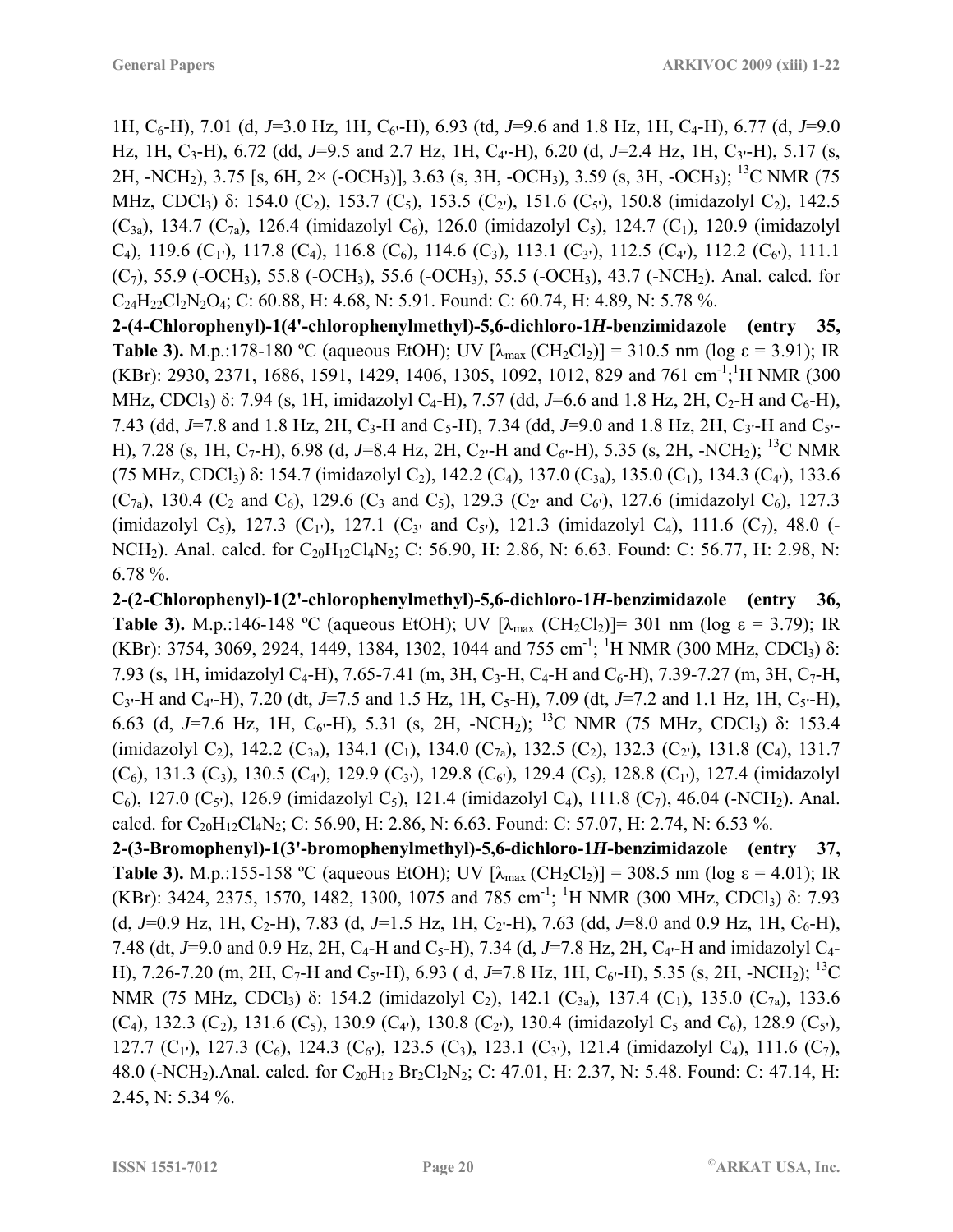**2-(3-Bromophenyl)-1(3'-bromophenylmethyl)-4-methyl-1***H***-benzimidazole (entry 38, Table 3).** Oil : UV  $[\lambda_{max} (CH_2Cl_2)] = 293.0$  nm (log  $\varepsilon = 4.12$ ); IR (KBr): 2945, 2837, 2314, 1714, 1599, 1492, 1454, 1275, 1226, 1041 and 743 cm<sup>-1</sup>; <sup>1</sup>H NMR (300 MHz, CDCl<sub>3</sub>) δ: 7.80 (t, *J*=1.5 Hz, 1H, C<sub>2</sub>-H), 7.58 (qd, J=9.0 and 1.2 Hz, 1H, C<sub>6</sub>-H), 7.47 (td, J=7.8 and 1.2 Hz, 1H, C<sub>4</sub>-H), 7.41 (m, 1H, C<sub>5</sub>-H), 7.32 (td, J=5.7 and 1.8 Hz, 1H, C<sub>6</sub><sup>-</sup>H), 7.25 (t, J=2.4 Hz, 1H, C<sub>2</sub><sup>-</sup>H), 7.20-7.11 (m, 3H, imidazolyl C<sub>5</sub>-H, C<sub>6</sub>-H and C<sub>5</sub><sup>-</sup>H), 7.03 (dd, J=9.0 and 0.9 Hz, 1H, C<sub>7</sub>-H), 6.92 (dd, *J*=7.5 and 0.3 Hz, 1H, C4**'**-H), 5.32 (s, 2H, -NCH2), 2.74 (s, 3H, -CH3); 13C NMR (75 MHz, CDCl<sub>3</sub>) δ: 151.5 (imidazolyl C<sub>2</sub>), 143.5 (C<sub>3a</sub>), 142.0 (C<sub>7a</sub>), 138.4 (C<sub>1</sub>), 132.9 (C<sub>4</sub>), 132.3 (C<sub>2</sub>), 131.0 (imidazolyl C<sub>4</sub>), 130.6 (C<sub>5</sub>), 130.1 (C<sub>4</sub><sup>t</sup>), 130.1 (C<sub>5</sub><sup>t</sup>), 129.5 (C<sub>2</sub><sup>t</sup>), 127.5 (C<sub>1</sub><sup>t</sup>), 125.0 (C<sub>6</sub>), 124.5 (C<sub>6</sub><sup>'</sup>), 123.5 (imidazolyl C<sub>6</sub>), 123.4 (imidazolyl C<sub>5</sub>), 123.1 (C<sub>3</sub>), 122.8 (C<sub>3</sub><sup>'</sup>), 107.7 (C<sub>7</sub>), 47.7 (-NCH<sub>2</sub>), 16.7 (-CH<sub>3</sub>). Anal. calcd. for  $C_{21}H_{16}Br_2N_2$ ; C: 55.29, H: 3.53, N: 6.14. Found: C: 55.17, H: 3.68, N: 6.05 %.

**5,6-Dichloro-2-(3,4-dimethoxyphenyl)-1(3',4'-dimethoxyphenylmethyl)-1***H***-benzimidazole (entry 39, Table 3).** M.p.:199-201 °C (aqueous EtOH); UV  $[\lambda_{max} (CH_2Cl_2)] = 313.5$  nm (log  $\varepsilon$  = 4.11); IR(KBr): 3433, 2924, 2376, 1507, 1451, 1255, 1135, 1023 and 820 cm<sup>-1</sup>; <sup>1</sup>H NMR (300) MHz, CDCl<sub>3</sub>) δ: 7.91 (s, 1H, imidazolyl C<sub>4</sub>-H), 7.33 (s, 1H, C<sub>7</sub>-H), 7.27-7.20 (m, 2H, C<sub>2</sub>-H and  $C_6$ -H), 6.92 (d, *J*=8.2 Hz, 1H, C<sub>5</sub>-H), 6.83 (d, *J*=8.1 Hz, 1H, C<sub>5</sub>'-H), 6.61 (m, 2H, C<sub>2</sub>'-H and C<sub>6</sub>'-H), 5.36 (s, 2H, -NCH2), 3.92 (s, 3H, -OMe), 3.87 (s, 3H, -OCH3), 3.79 (s, 3H, -OCH3), 3.78 (s, 3H, -OCH3); 13C NMR (75 MHz, CDCl3) δ: 156.1 (C4), 150.9 (C3), 149.7 (C4**'**), 149.3 (C3**'**), 148.9 (imidazolyl C<sub>2</sub>), 142.4 (C<sub>3a</sub>), 135.6 (C<sub>7a</sub>), 128.1 (C<sub>1</sub>), 126.8 (imidazolyl C<sub>6</sub>), 126.7 (imidazolyl C<sub>5</sub>), 121.9 (imidazolyl C<sub>4</sub>), 121.6 (C<sub>1</sub><sup>+</sup>), 120.8 (C<sub>6</sub>), 118.0 (C<sub>6</sub><sup>+</sup>), 112.2 (C<sub>5</sub>), 111.7 (C5**'**), 111.6 (C2), 111.1 (C2**'**), 108.9 (C7), 56.0 (2×-OCH3), 55.9 (2×-OCH3), 48.4 (-NCH2).Anal. calcd. for  $C_{24}H_{22}Cl_2N_2O_4$ ; C: 60.88, H: 4.68, N: 5.91. Found: C: 60.94, H: 4.39, N: 5.84 %. **2-(3,4-Dimethoxyphenyl)-1(3',4'-dimethoxyphenylmethyl)-4-methyl-1***H***-benzimidazole (entry 40, Table 3).** M.p.:102-104 °C (aqueous EtOH); UV  $[\lambda_{\text{max}} (CH_2Cl_2)] = 286$  nm (log  $\varepsilon$  = 4.15); IR(KBr): 3434, 2934, 2373, 1607, 1497, 1268, 1222, 1040 and 753 cm<sup>-1</sup>; <sup>1</sup>H NMR (300 MHz, CDCl<sub>3</sub>) δ: 7.12-7.06 (m, 4H, C<sub>2</sub>-H, imidazolyl C<sub>5</sub>-H, imidazolyl C<sub>6</sub>-H and C<sub>7</sub>-H), 6.98 (dd, *J*=9.0 and 3.0 Hz, 1H, C<sub>6</sub>-H), 6.89 (d, *J*=9.0 Hz, 1H, C<sub>5</sub>-H), 6.74 (d, *J*=8.7 Hz, 1H, C<sub>5</sub><sup>-</sup>H), 6.69 (dd, J=8.7 and 3.0 Hz, 1H,  $C_6$ <sup>-</sup>H), 6.28 (d, J=2.7 Hz, 1H, C<sub>2</sub><sup>-</sup>H), 5.20 (s, 2H, -NCH<sub>2</sub>), 3.75 (s, 3H, -OCH3), 3.74 (s, 3H, -OCH3), 3.59 (s, 3H, -OCH3), 3.56 (s, 3H, -OCH3), 2.73 (s, 3H, -CH3); <sup>13</sup>C NMR (75 MHz, CDCl<sub>3</sub>) δ: 153.6 (C<sub>4</sub>), 153.5 (C<sub>3</sub>), 151.9 (C<sub>4</sub><sup>t</sup>), 151.2 (C<sub>3</sub><sup>t</sup>), 150.8 (imidazolyl  $(C_2)$ , 142.5  $(C_{3a})$ , 135.1  $(C_{7a})$ , 129.7  $(C_1)$ , 125.9 (imidazolyl  $C_4$ ), 122.5 (imidazolyl  $C_6$ ), 122.4 (imidazolyl C<sub>5</sub>), 120.6 (C<sub>1</sub><sup>'</sup>), 117.3 (C<sub>6</sub>), 117.2 (C<sub>6</sub><sup>'</sup>), 114.5 (C<sub>5</sub>), 112.6 (C<sub>5</sub><sup>'</sup>), 112.3 (C<sub>2</sub>), 110.9 (C2**'**), 108.2 (C7), 55.9 (-OCH3), 55.8 (-OCH3), 55.7 (-OCH3), 55.6 (-OCH3), 43.3 (-NCH2), 16.85 (-CH<sub>3</sub>). Anal. calcd. for  $C_{25}H_{26}N_2O_4$ ; C: 71.75, H: 6.26, N: 6.66. Found: C: 71.62, H: 6.41, N: 6.52 %.